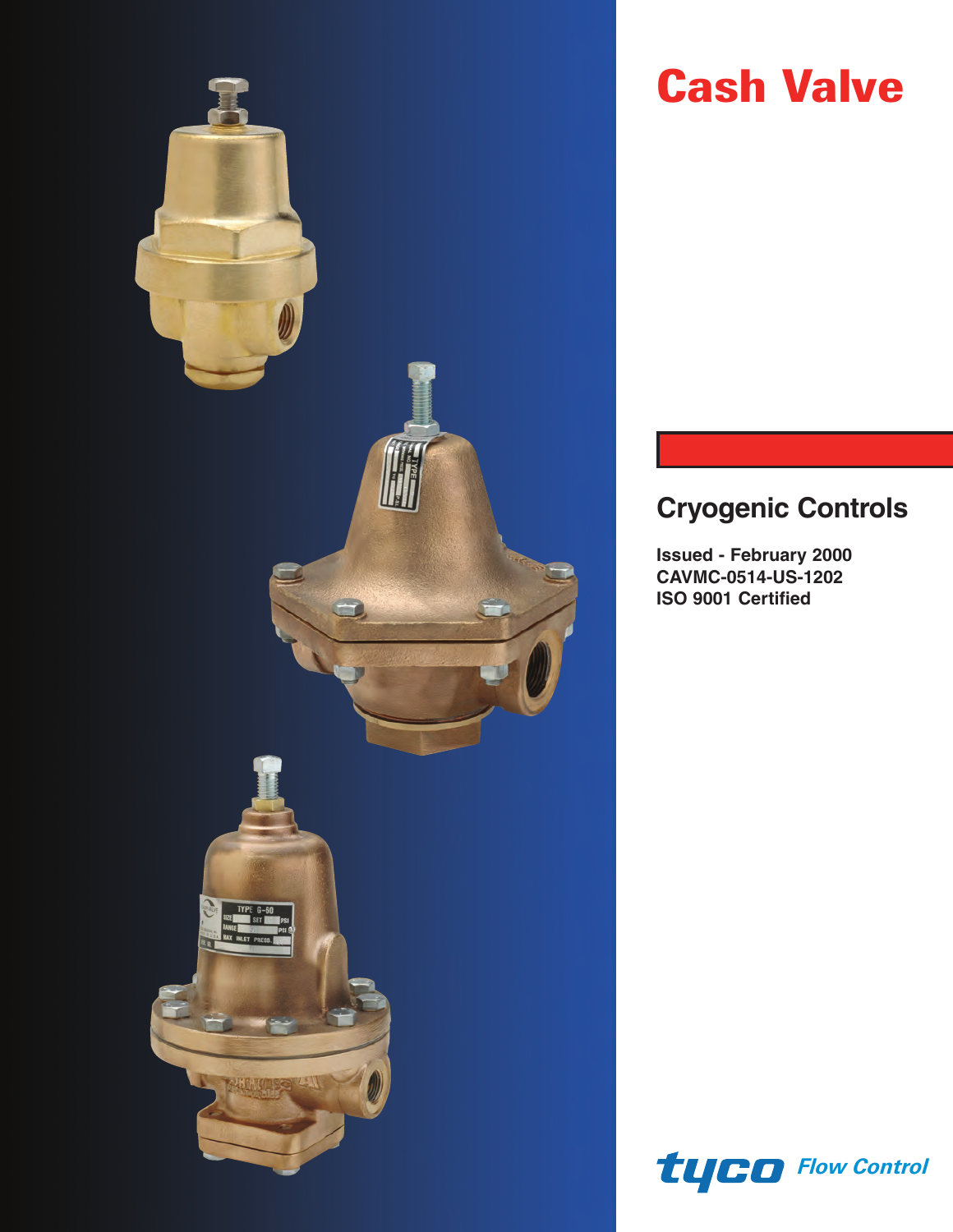Cryogenics – the science of materials at extremely low temperatures – has become more and more important to industry. One important aspect of this field is the liquification of normally gaseous elements, including the following, which are widely used throughout industry:

**OXYGEN –** Used extensively in BOF furnaces in the steel industry, for metal cutting, as a rocket fuel and in medicine.

**ACETYLENE –** Widely used in welding.

**NITROGEN –** Used in refrigeration systems, for metal degassing, in aerosol packaging and in cryogenic surgery.

**HYDROGEN –** Used as a rocket propellant and in the production of several metals.

**ARGON –** Widely used in incandescent lamps and fluorescent tubes.

**HELIUM** – Used for arc welding, in the manufacture of electron tubes and in cryogenic research.

**CARBON DIOXIDE –** Used in refrigeration, to make aerosol tanks and in fire fighting.

Other cryogenic fluids include liquefied natural gas, fluorine, krypton, neon, methane and ethane.

Industrial gases were previously stored in large, bulky, pressurized metal containers, but now these gases are stored and shipped in their liquid state in cryogenic containers called "Dewars" or converters. Dewars are jacketed storage vessels that safely maintain liquids at cryogenic temperatures. The main advantage of cryogenic containers is a substantial saving of storage space as demonstrated by the following example: 162.8 standard cubic feet [4.61 cubic

meters] of gas at ambient temperature, when subjected to a pressure of 2,400 psi [168.72 kg/sq cm] in a pressurized container, will have a measured volume of one cubic foot [0.028 cubic meter]; however, 696 standard cubic feet [19.1 cubic meters] of the same gas can be stored in its liquid state at cryogenic temperatures in a Dewar with the same measured volume of one cubic foot [0.028 cubic meter]. This means that, under cryogenic conditions, the Dewar can accommodate 4.28 times the quantity of a normally gaseous element as a pressurized gas cylinder.

Cryogenic converters are available in a variety of sizes and shapes and can be either stationary or installed on over-the-road transport trucks. They are generally used for liquids with a boiling point anywhere from -109.3°F [194.7°K] for carbon dioxide to -452°F [4.3°K] for helium. Dewars are supplied with inbuilt controls that allow the material to be drawn as either liquid or gas. The schematic located on the back cover illustrates a typical cryogenic container and controls. While there are many different versions of this basic system, the components remain fairly constant. Cash Valve manufactures a variety of controls for cryogenic systems, including liquid and gas line-pressure build-up regulators, economizer (heat leak) back pressure valves, temperature safety valves, combination valves, shut-off valves and finalline/service-line regulators. This data sheet presents a detailed description of Cash Valve's line of cryogenic-service valves.

# **The Pressure Build-up Circuit**

The purpose of the build-up circuit is to maintain in the converter a pressure approximately 25 psi [1.76 kg/sq cm] above that required to drive the

**Reduced Pressure Ranges**

**Spring Pressure**

4764 2-25 [0.14-1.76]

12447 40-100 [2.81-7.03]

**Maximum Working** 

liquid to the final vaporizer and to maintain a pressure differential of approximately 25 psi [1.76 kg/sq cm] or higher across the service line regulator. To do this, liquid is drawn into the pressure build-up coil, where it is warmed by ambient air and vaporized. The gas then passes 1 the pressure build-up regulator and into the top of the tank, where it begins to build up pressure because expansion is limited by the fixed volume. When this pressure reaches the set point of the pressure build-up regulator, the regulator shuts off, stopping vaporization and pressure build-up. As liquid is forced from the tank to the final vaporizer, pressure in the tank begins to drop and the pressure build-up regulator again begins operating.

The pressure build-up regulator may be located in the liquid line before the pressure build-up coil. Since it is now used for liquid rather than gas service, the regulator may have a smaller orifice or be a smaller-sized valve. The operation of a liquid pressure build-up regulator is the same as that of a gas regulator with the exception that it regulates the liquid flow before the pressure build-up coil rather than the gas flow after the coil. When pressure in the tank drops, the liquid pressure build-up regulator opens, allowing liquid to flow through the pressure build-up coil and vaporize.

Cash Valve manufactures pressure build-up regulators for most cryogenic system applications. The Type A-32 is a small (1/4", 8 mm) pressure build-up valve; the larger Type B, Type G-60 and Type E-55 can be used for either liquid or gas. The Type B is available in sizes from 1/4" to 2" [8 mm to 50 mm], the G-60 from 1/4" to 11/2" [8 mm toh 40 mm] and the Type E-55 from 11/4" to 2" [32 mm to 50 mm].

# A-32 Pressure Reducing or Pressure Build-Up Service

#### **Construction**

Brass forged body and spring chamber; bronze trim and diaphragms; Teflon® seat disc and diaphragm gasket; stainless steel pressure spring. All parts are commercially cleaned for cryogenic service.

### **NOTE: Also available in stainless steel and special construction for Hi-Purity service. Contact your sales representative.**

#### **Temperature Rating**

+150°F to -320°F [339°K to 78°K]

## **Maximum Initial Pressure**

600 psi [42.18 kg/sq cm]

# **Dimensions**

| <b>Size</b><br>inches [mm] |     | inches    |                 | <b>Dimensions</b><br>inches |                 | <i>inches</i> | [mm]    | lbs  | <b>Shipping</b><br>Weight |
|----------------------------|-----|-----------|-----------------|-----------------------------|-----------------|---------------|---------|------|---------------------------|
| 1/4                        | [8] | $2^{1/4}$ | [mm]<br>[57.15] | 33/16                       | [mm]<br>[80.96] | 5/8           | [15.88] | 11/8 | (kgs)<br>(0.51)           |
| 3/8                        | 101 | $2^{1/4}$ | [57.15]         | $3^{3/16}$                  | [80.96]         | 5/8           | [15.88] | 11/8 | (0.51)                    |

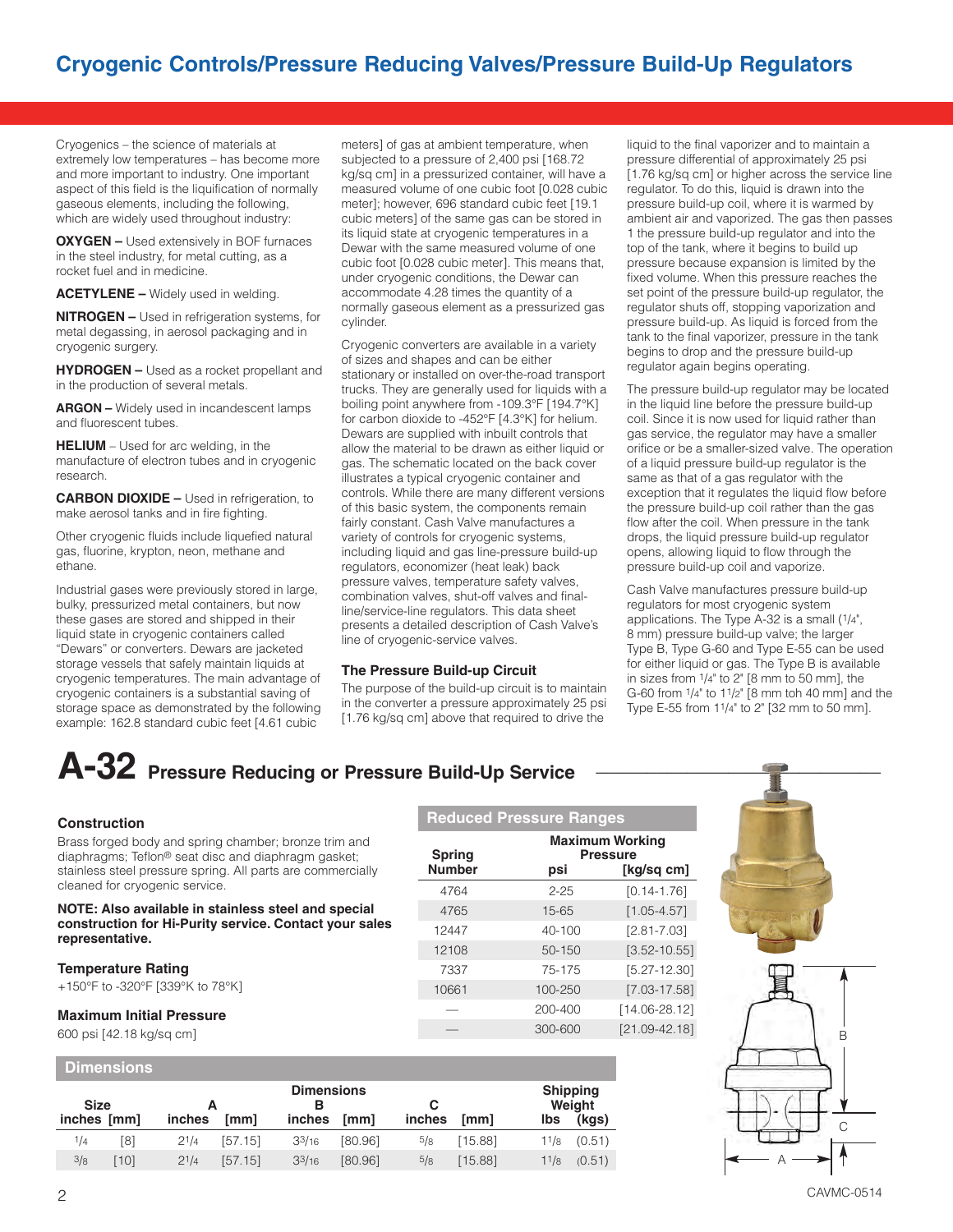# A-36 Pressure Reducing or Pressure Build-Up Service

# **Construction**

**Reduced Pressure Ranges**

Brass forged body and bronze spring chamber; bronze trim and diaphragms; Teflon® seat disc and gaskets; stainless steel pressure spring. All parts are commercially cleaned for cryogenic service.

**NOTE: Also available in stainless steel and special construction for Hi-Purity service. Contact your sales representative.**

# **Temperature Rating**

+150°F to -320°F [339°K to 78°K]

# **Maximum Initial Pressure**

600 psi [42.18 kg/sq cm]





|  | <b>NGUULGU FIGSSUIG NAHYGS</b>         |                                |           |                                             |  |  |  |  |  |
|--|----------------------------------------|--------------------------------|-----------|---------------------------------------------|--|--|--|--|--|
|  | Valve<br><b>Number</b>                 | <b>Spring</b><br><b>Number</b> | psi       | <b>Maximum Working Ranges</b><br>[kq/sq cm] |  |  |  |  |  |
|  | 11520                                  | 8238                           | 10-30     | $[0.70 - 2.11]$                             |  |  |  |  |  |
|  |                                        | 8239                           | $20 - 50$ | $[1.41 - 3.52]$                             |  |  |  |  |  |
|  |                                        | 8240                           | 40-80     | $[2.81 - 5.62]$                             |  |  |  |  |  |
|  |                                        | 8241                           | 75-150    | $[5.27 - 10.55]$                            |  |  |  |  |  |
|  |                                        | 8242                           | 100-250   | $[7.03 - 17.58]$                            |  |  |  |  |  |
|  | <b>High Pressure Construction Only</b> |                                |           |                                             |  |  |  |  |  |
|  | 15299                                  | 14272                          | 200-400   | 14.06-28.12                                 |  |  |  |  |  |
|  |                                        |                                |           |                                             |  |  |  |  |  |

# **Dimensions**

| Valve<br><b>Number</b> | <b>Size</b><br>inches [mm] | A<br>inches [mm] | <b>Dimensions</b><br>inches [mm]       |    | С<br>inches [mm] | <b>Shipping</b><br>Weight<br>lbs (kgs) |
|------------------------|----------------------------|------------------|----------------------------------------|----|------------------|----------------------------------------|
| 11520                  | $3/8$ [10]                 | $2^7/16$ [61.91] | 4 <sup>1</sup> /2 [114.30]             | 1. |                  | $[25.40]$ $2^{1/2}$ (1.13)             |
| 15299                  | $3/8$ [10]                 | $2^7/16$ [61.91] | 4 <sup>1</sup> / <sub>2</sub> [114.30] |    | [25.40]          | $2^{1/2}$ (1.13)                       |

# A-401 Pressure Reducing or Pressure Build-Up Service

# **Construction**

Bonze cast body and bronze spring chamber; bronze trim and Neoprene/Nylon diaphragms; Viton® seat disc and gaskets; stainless steel pressure spring. All parts are commercially cleaned for cryogenic service.

# **Temperature Rating**

+150°F to -320°F [339°K to 78°K]

# **Maximum Initial Pressure**

600 psi [42.18 kg/sq cm]





|                                        |               | <b>Reduced Pressure Ranges</b> |                               |  |  |
|----------------------------------------|---------------|--------------------------------|-------------------------------|--|--|
| Valve<br><b>Number</b>                 | Spring<br>psi | [kg/sq cm]                     | <b>Maximum Working Ranges</b> |  |  |
|                                        | 8239          | $20$ to $60$                   | $[1.41$ to 4.22]              |  |  |
| 21999                                  | 8240          | 40 to 80                       | $[2.81 \text{ to } 5.62]$     |  |  |
|                                        | 8241          | 75 to 125                      | [5.27 to 8.79]                |  |  |
|                                        | 8242          | 100 to 250                     | $[7.03 \text{ to } 17.58]$    |  |  |
|                                        | 14272         | 200 to 400                     | [14.06 to 28.12]              |  |  |
| <b>High Pressure Construction Only</b> |               |                                |                               |  |  |
| 21971                                  | 14272         | 300 to 600                     | [21.09 to 42.18]              |  |  |

# **Dimensions**

| <b>Shipping</b><br><b>Dimensions</b> |      |   |             |  |               |             |             |      |        |
|--------------------------------------|------|---|-------------|--|---------------|-------------|-------------|------|--------|
| <b>Size</b>                          |      |   |             |  |               |             |             |      | Weight |
| inches [mm]                          |      |   | inches [mm] |  | inches [mm]   | inches [mm] |             | lbs  | (kgs)  |
| 1/2                                  | [15] | 4 | [101.6]     |  | 4.64 [117.80] |             | 1.95 [49.6] | 41/2 | (1.68) |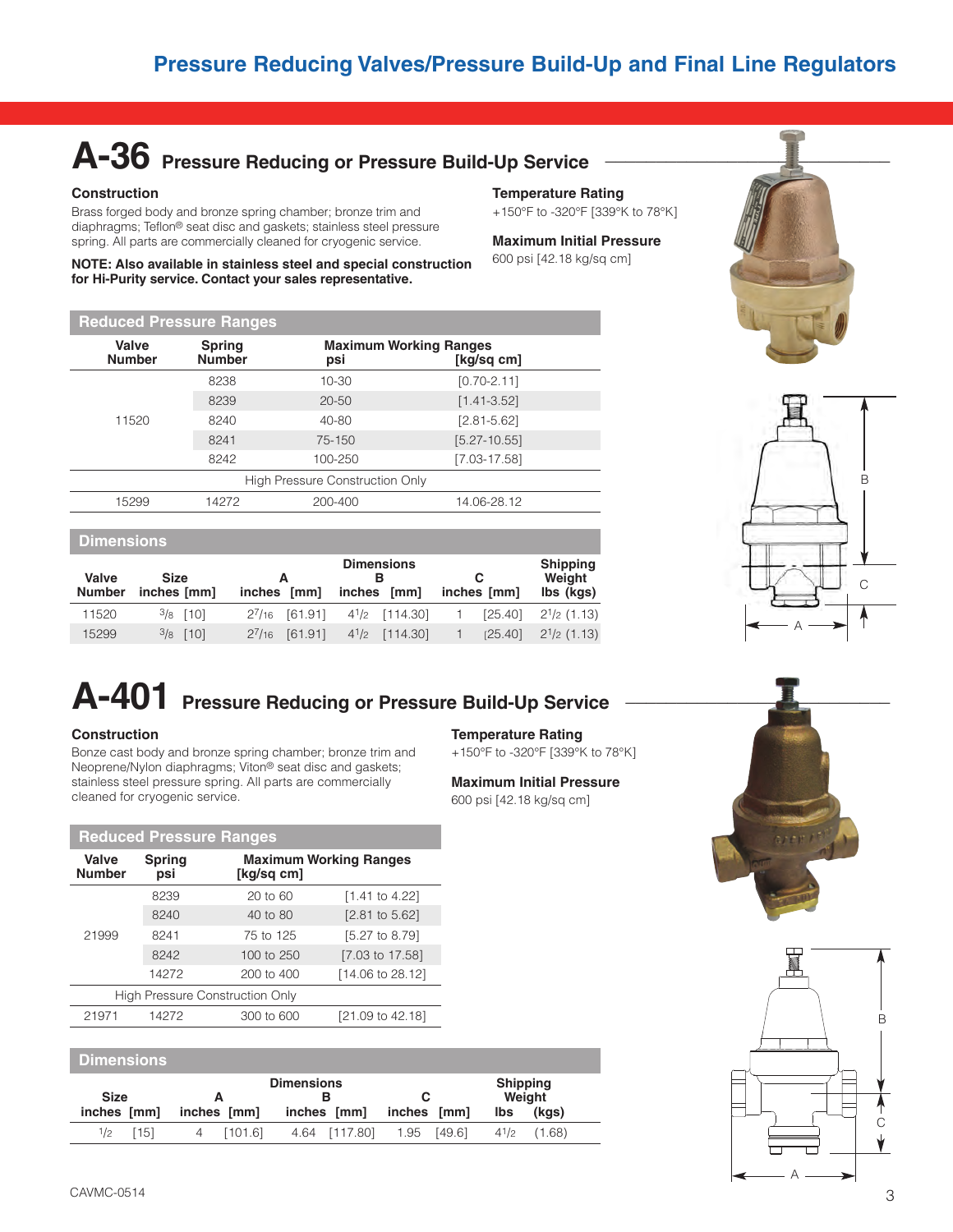# **B** Pressure Reducing or Pressure Build-Up Service



# **Construction**

Bronze body, spring chamber, trim and diaphragms; Teflon® seat and diaphragm gasket; stainless steel pressure spring; stainless steel bolts and nuts; Teflon® bottom-plug gasket; Monel® strainer screen. All parts are commercially cleaned for cryogenic service. Also available with BSP threads.

## **Temperature Rating**

+150°F to -320°F [339°K to 78°K]

# **Maximum Initial Pressure**

400 psi [28.12 kg/sq cm]

Note: Type B95 available in stainless steel construction 1/2" thru 1" size.



|                   |        | <b>Reduced Pressure Ranges</b> |            |                               |
|-------------------|--------|--------------------------------|------------|-------------------------------|
| <b>Valve Size</b> |        | <b>Spring</b>                  |            | <b>Maximum Working Ranges</b> |
| <b>Inches</b>     | [mm]   | <b>Number</b>                  | psi        | [kg/sq cm]                    |
|                   |        | 4765                           | $10 - 30$  | $[0.70 - 2.11]$               |
| 1/4               | [8]    | 7337                           | 25-100     | $[1.76 - 7.03]$               |
|                   |        | 8741                           | 50-200     | $[3.52 - 14.06]$              |
|                   |        | 10661                          | 100-250    | $[7.03 - 17.58]$              |
|                   |        | 11143                          | 10-50      | $[0.70 - 3.52]$               |
| 3/8               | $[10]$ | 8691                           | 40-150     | $[2.81 - 10.55]$              |
|                   |        | 14301                          | 100-250    | $[7.03 - 17.58]$              |
|                   |        | 11143                          | $10 - 30$  | $[0.70 - 2.11]$               |
|                   |        | 10016                          | $20 - 75$  | $[1.41 - 5.27]$               |
| 1/2               | $[15]$ | 10017                          | $25 - 125$ | $[1.76 - 8.79]$               |
|                   |        | 10018                          | 100-200    | $[7.03 - 14.06]$              |
|                   |        | 10019                          | 150-250    | $[10.55 - 17.58]$             |
|                   |        | 11143                          | $10 - 30$  | $[0.70 - 2.11]$               |
|                   |        | 10016                          | $20 - 70$  | $[1.41 - 4.92]$               |
| 3/4               | [20]   | 10017                          | 30-100     | $[2.11 - 7.03]$               |
|                   |        | 10018                          | 50-150     | $[3.52 - 10.55]$              |
|                   |        | 10019                          | 100-225    | $[7.03 - 15.82]$              |
|                   |        | 9983                           | 150-250    | $[10.55 - 17.58]$             |
|                   |        | 8484                           | $10 - 35$  | $[0.70 - 2.46]$               |
| 1                 | $[25]$ | 8485                           | $20 - 60$  | $[1.41 - 4.22]$               |
|                   |        | 8486                           | 50-100     | $[2.52 - 7.03]$               |
|                   |        | 8487                           | 100-250    | $[7.03 - 17.58]$              |
|                   |        | 8484                           | $10 - 30$  | $[0.70 - 2.11]$               |
| 11/4              |        | 8485                           | $20 - 40$  | $[1.41 - 2.81]$               |
|                   | $[32]$ | 8486                           | 35-80      | $[2.46 - 5.62]$               |
|                   |        | 8487                           | 75-150     | $[3.52 - 10.55]$              |
|                   |        | 8484                           | $10 - 30$  | $[0.70 - 2.11]$               |
| 1 <sup>1</sup> /2 | $[40]$ | 8485                           | $20 - 40$  | $[1.41 - 2.81]$               |
|                   |        | 8486                           | 35-80      | $[2.46 - 5.62]$               |
|                   |        | 8487                           | 75-150     | $[3.52 - 10.55]$              |
|                   |        | 6301                           | $5 - 20$   | $[0.35 - 1.41]$               |
| $\overline{c}$    | $[50]$ | 8773                           | $10 - 50$  | $[0.70 - 3.52]$               |
|                   |        | 8490                           | $20 - 100$ | $[1.41 - 7.03]$               |

|                        | <b>Dimensions</b>          |        |           |             |                                  |          |           |             |                 |                       |
|------------------------|----------------------------|--------|-----------|-------------|----------------------------------|----------|-----------|-------------|-----------------|-----------------------|
| Valve<br><b>Number</b> | <b>Size</b><br>inches [mm] |        | A         | inches [mm] | <b>Dimensions</b><br>в<br>inches | [mm]     | C         | inches [mm] | <b>Shipping</b> | Weight<br>lbs (kgs)   |
| 12315                  | 1/4                        | [8]    | З         | [76.2]      | $2^{7}/8$                        | [73.03]  | $1^{3}/4$ | [44.45]     | 3               | (1.35)                |
| 12316                  | 3/8                        | $[10]$ | $3^{7}/8$ | [98.43]     | $4^{1/8}$                        | [104.78] | $1^{3/4}$ | [44.45]     |                 | $5\frac{1}{2}$ (2.47) |
| 12290                  | $\frac{1}{2}$              | [15]   | $4^{1/2}$ | [114.3]     | $4^{1/2}$                        | [114.3]  | $2^{1/8}$ | [53.98]     | 8               | (3.6)                 |
| 12300                  | 3/4                        | $[20]$ | $5^{1/8}$ | [130.18]    | $4^{5}/8$                        | [117.48] | $2^{1/8}$ | [53.98]     | 10              | (4.5)                 |
| 12319                  | 1                          | [25]   | $5^{7}/8$ | [149.23]    | $5^{3}/8$                        | [136.53] | $2^{5/8}$ | [66.68]     | 16              | (7.2)                 |
| 12320                  | 11/4                       | $[32]$ | $6^{3}/4$ | [171.45]    | $6^{1/8}$                        | [155.58] | $2^{5/8}$ | [66.68]     | 20              | (9.0)                 |
| 12321                  | 11/2                       | [40]   | $6^{3}/4$ | [171.45]    | $6^{1/8}$                        | [155.58] | $3^{1/4}$ | [82.55]     | 20              | (9.0)                 |
| 8580                   | $\overline{c}$             | [50]   | $9^{1/4}$ | [234.95]    | $8^{1/2}$                        | [215.9]  | $3^{1/2}$ | [88.90]     | 37              | (16.65)               |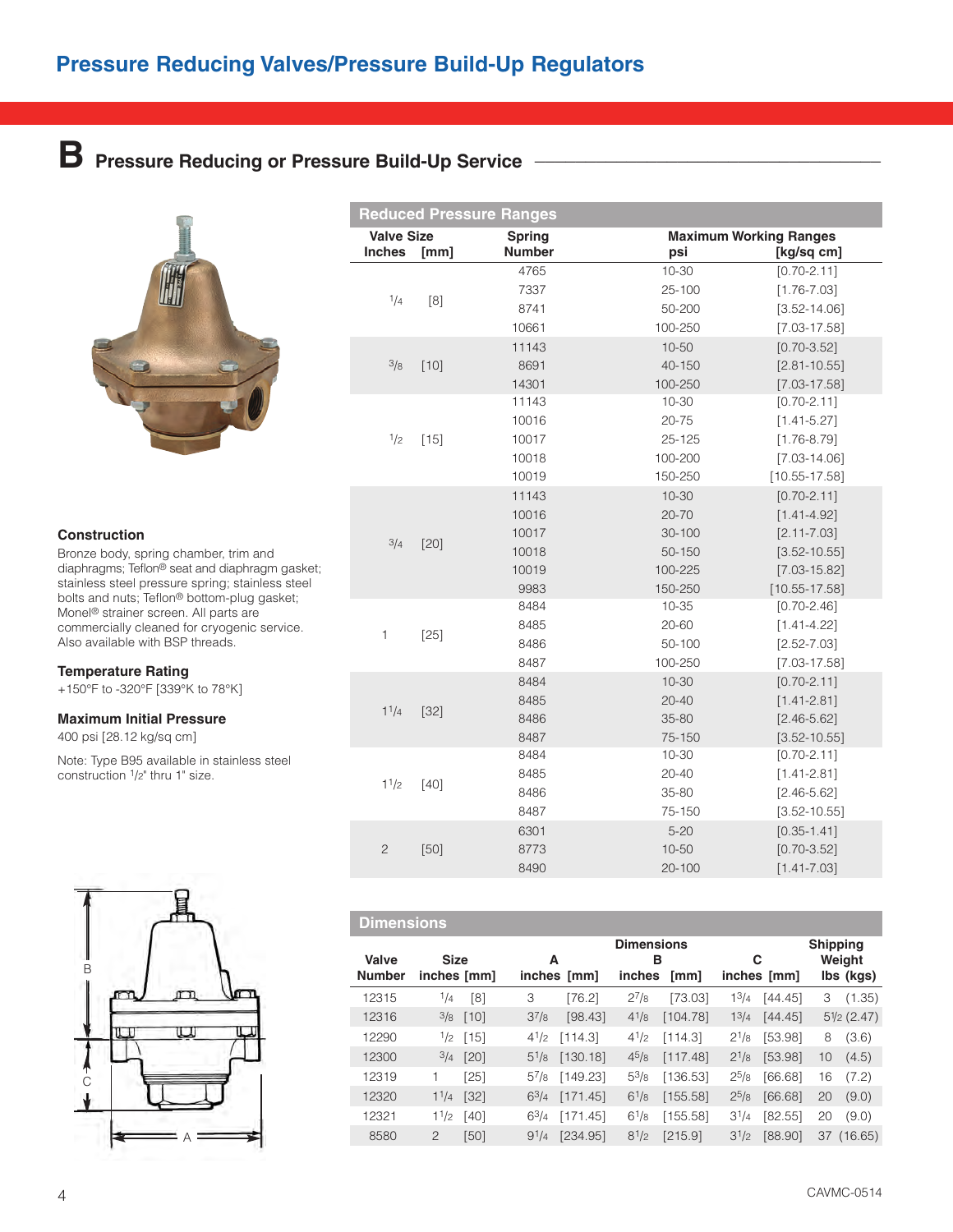# G-60 Pressure Reducing or Pressure Build-Up Service

|                                    | <b>Reduced Pressure Ranges</b> |                                |                                      |                    |  |  |  |
|------------------------------------|--------------------------------|--------------------------------|--------------------------------------|--------------------|--|--|--|
| <b>Valve Size</b><br><b>Inches</b> | [mm]                           | <b>Spring</b><br><b>Number</b> | <b>Maximum Working Ranges</b><br>psi | [kg/sq cm]         |  |  |  |
|                                    |                                | 8483                           | $5 - 30$                             | $[0.35 - 2.11]$    |  |  |  |
|                                    |                                | 8484                           | 15-65                                | $[1.05 - 4.57]$    |  |  |  |
| $1/4$ & $3/8$                      | [8 & 10]                       | 8485                           | 30-110                               | $[2.11 - 7.73]$    |  |  |  |
|                                    |                                | 8486                           | 75-200                               | $[5.27 - 14.06]$   |  |  |  |
|                                    |                                | 10019*                         | 100-400*                             | $[7.03 - 28.12^*]$ |  |  |  |
|                                    |                                | 8487*                          | 100-600*                             | $[7.03 - 42.18*]$  |  |  |  |
|                                    |                                | 8488                           | $0 - 7$                              | $[0 - 0.49]$       |  |  |  |
|                                    |                                | 8489                           | $5 - 70$                             | $[0.35 - 4.92]$    |  |  |  |
| 1/2                                | $[15]$                         | 8490                           | 50-150                               | $[3.52 - 10.55]$   |  |  |  |
|                                    |                                | 7806                           | 50-250                               | $[3.52 - 17.58]$   |  |  |  |
|                                    |                                | 7806*                          | 100-600*                             | $[7.03 - 42.18]$   |  |  |  |
|                                    | $[20]$                         | 8493                           | $0 - 10$                             | $[0 - 0.70]$       |  |  |  |
| 3/4                                |                                | 8494                           | $5 - 75$                             | $[0.35 - 5.27]$    |  |  |  |
|                                    |                                | 8495                           | 50-200                               | $[3.52 - 14.06]$   |  |  |  |
|                                    |                                | 8495*                          | 100-600*                             | $[7.03 - 42.18]$   |  |  |  |
|                                    |                                | 10672                          | $10 - 50$                            | $[0.70 - 3.52]$    |  |  |  |
| $\mathbf{1}$                       | $[25]$                         | 10751                          | 50-200                               | $[3.52 - 14.06]$   |  |  |  |
|                                    |                                | 10751*                         | 100-600*                             | $[7.03 - 42.18]$   |  |  |  |
|                                    |                                | 13577                          | $5 - 15$                             | $[0.35 - 1.05]$    |  |  |  |
|                                    |                                | 13579                          | 10-50                                | $[0.70 - 3.52]$    |  |  |  |
| $1^{1}/4$ & $1^{1}/2$ [32 & 40]    |                                | 13581                          | 30-75                                | $[2.11 - 5.27]$    |  |  |  |
|                                    |                                | 13583                          | 50-120                               | $[3.52 - 8.44]$    |  |  |  |
|                                    |                                | 13575                          | 75-150                               | $[5.27 - 10.55]$   |  |  |  |
|                                    |                                | 13575*                         | 100-400*                             | $[7.03 - 28.12]$   |  |  |  |

\* Note: Higher ranges are attained by modifying standard valve and/or using a different pressure spring. Contact your sales representative.



# **Construction**

Threaded ends; bronze body, spring chamber, diaphragms and trim; stainless steel pressure spring and body seat; Teflon® seat and gaskets; stainless steel bolts. Closing cap over screw provided. Also available with all system exposed internal parts in stainless steel. All parts are commercially cleaned for cryogenic service. Also available with BSP threads.

#### **NOTE: Also available in stainless steel and special construction for Hi-Purity service. Contact your sales representative.**

## **Temperature Rating**

+150°F to -320°F [339°K to 78°K]

# **Maximum Initial Pressure**

600 psi [42.18 kg/sq cm]

# **Dimensions Dimensions Shipping Size AB C Weight inches[mm] inches[mm] inches [mm] inches [mm] lbs (kgs)** 1/4 [8] 4 [101.60] 65/8 [168.28] 23/16 [55.55] 9 (4.05)  $\frac{3}{8}$  [10] 4 [101.60] 6<sup>5</sup>/8 [168.28] 2<sup>3</sup>/16 [55.55] 9 (4.05) 1/2 [15] 43/4 [120.65] 75/8 [193.68] 25/16 [58.72] 16 (7.20)  $\frac{3}{4}$  [20] 5<sup>5</sup>/8 [142.88] 10 [254.00] 2<sup>5</sup>/8 [66.68] 24 (10.80) 1 [25] 61/2 [165.10] 103/4 [273.05] 27/8 [73.03] 35 (15.75)

11/4 [32] 8 [203.20] 125/16 [312.74] 39/16 [90.49] 63 (28.35) 11/2 [40] 8 [203.20] 125/16 [312.74] 39/16 [90.49] 63 (28.35)

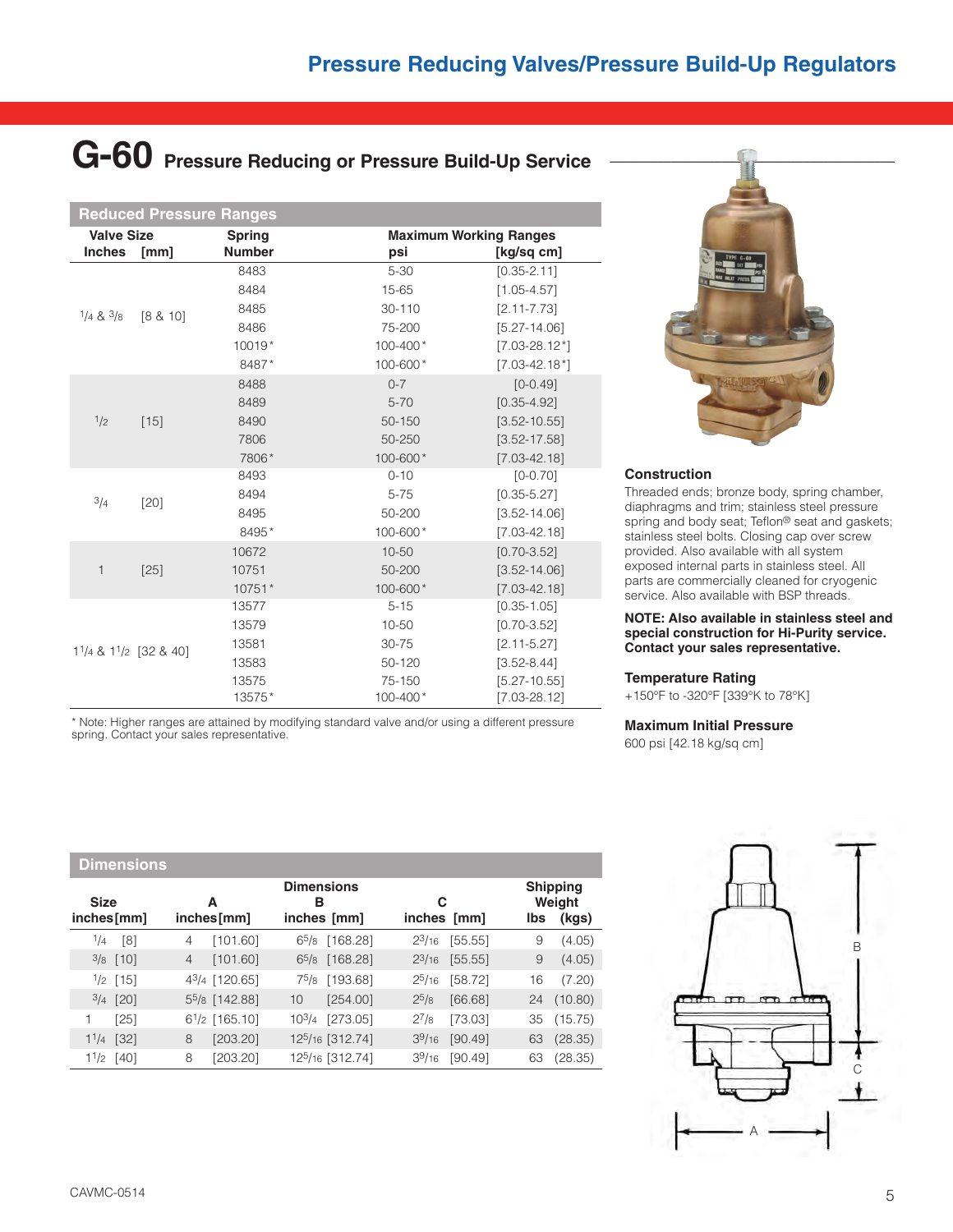# E-55 Pressure Reducing or Pressure Build-Up Service



# **Construction**

Bronze body, spring chamber, trim; stainless steel body seat and pressure spring; Teflon® seat, O-rings, and bottom plug gasket; Monel® diaphragms and strainer screen; stainless steel bolts. All parts are commercially cleaned for cryogenic service. Also available with BSP threads.

## **Temperature Rating**

+150°F to -320°F [339°K to 78°K]

# **Maximum Initial Pressure**

400 psi [28.12 kg/sq cm]

| <b>Reduced Pressure Ranges</b> |                                                                                      |           |                  |  |  |
|--------------------------------|--------------------------------------------------------------------------------------|-----------|------------------|--|--|
| <b>Valve Size</b>              | <b>Maximum Working Ranges</b><br><b>Spring</b><br><b>Number</b><br>[kq/sq cm]<br>psi |           |                  |  |  |
|                                | 8773                                                                                 | $20 - 70$ | $[1.41 - 4.92]$  |  |  |
| All Sizes                      | 12913                                                                                | 50-150    | $[3.52 - 10.55]$ |  |  |
|                                | 8774                                                                                 | 75-300    | $[7.03 - 17.58]$ |  |  |

|                        | <b>Dimensions</b>          |                       |                                          |                      |                                        |  |  |  |  |
|------------------------|----------------------------|-----------------------|------------------------------------------|----------------------|----------------------------------------|--|--|--|--|
| Valve<br><b>Number</b> | <b>Size</b><br>inches [mm] | А<br>inches [mm]      | <b>Dimensions</b><br>в<br>inches<br>[mm] | С<br>inches [mm]     | <b>Shipping</b><br>Weight<br>lbs (kgs) |  |  |  |  |
| 11980                  | $[32]$<br>11/4             | 55/8 [142.88]         | $7^{7}/8$<br>[200.0]                     | [82.55]<br>$3^{1/4}$ | (7.65)<br>17                           |  |  |  |  |
| 11981                  | 11/2<br>[40]               | [142.88]<br>$5^{5}/8$ | $7^{7}/8$<br>[200.0]                     | [82.55]<br>$3^{1/4}$ | (7.65)<br>17                           |  |  |  |  |
| 11982                  | [50]<br>2                  | [146.05]<br>53/4      | [215.9]<br>$8^{1/2}$                     | $2^{7}/8$<br>[73.03] | (7.65)                                 |  |  |  |  |

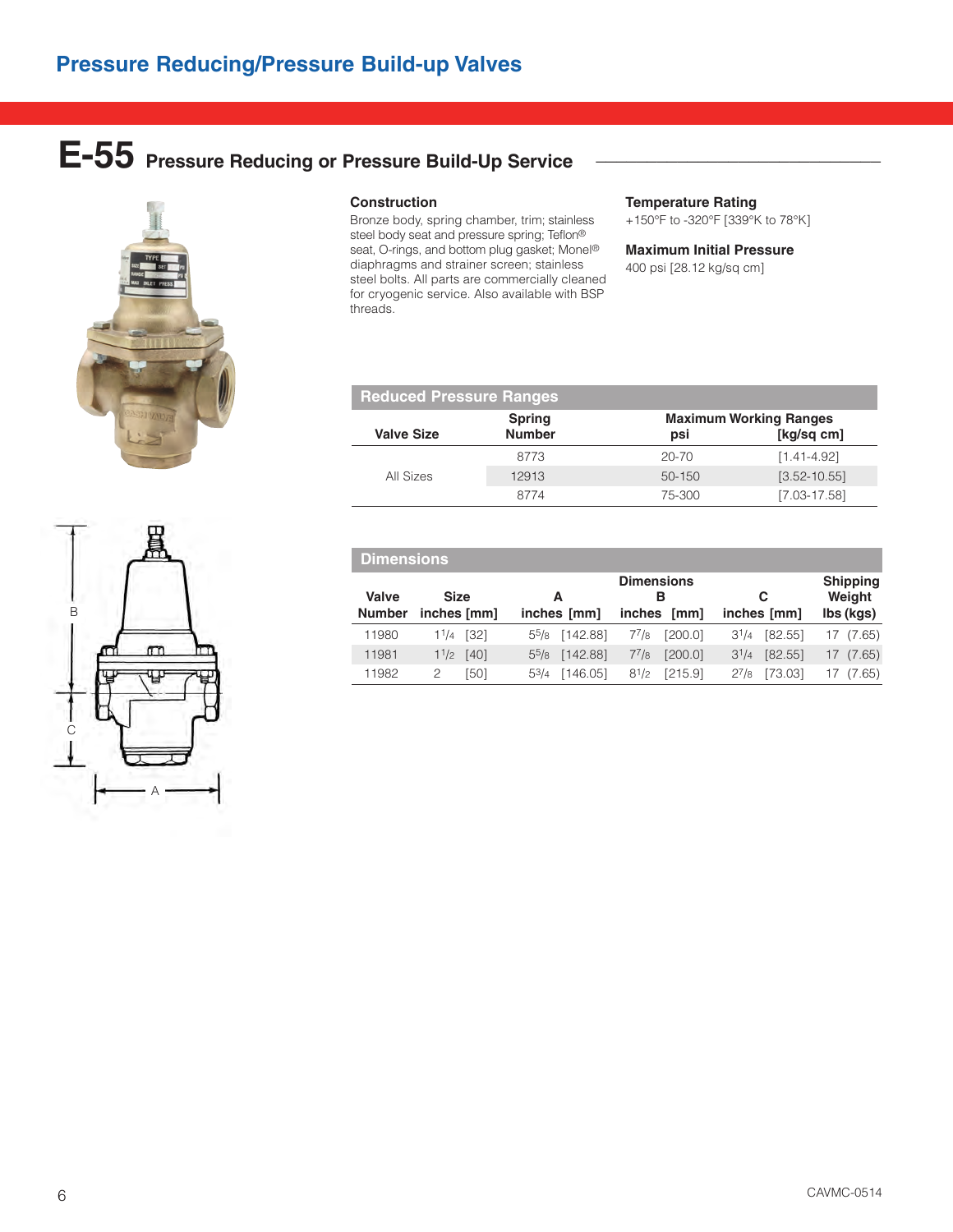# **The Economizer Circuit –**

The Economizer Back Pressure Regulator is set from 10 to 25 psi (.70 to 1.76 kg/sq cm) above the set pressure of the pressure buildup regulator. When no gas is being used and heat leakage in the tank causes a gas pressure build-up, the excess pressure is

bypassed into the final vaporizer line to conserve gas rather than allow the safety valve in the pressure build-up circuit to relieve the excess gas into the atmosphere.

Cash Valve offers five types of back pressure valves for this circuit: the Type FRM, low flows,

**Temperature Rating**

**Maximum Set Pressure** 600 psi [42.18 kg/sq cm]

+150°F to -320°F [339°K to 78°K]

max. 600 psi (42.18 kg/sq cm), the FRM-2, medium flows, max. 250 psi (17.58 kg/sq cm), the FRM-2 High Pressure, medium flows, max. 400 psi (28.12 kg/sq cm), the FR, large flows, max. 400 psi (28.12 kg/sq cm), and the FR-6, max. 600 psi (42.18 kg/sq cm).

# **FRM** Back Pressure or Economizer Service

## **Construction**

Threaded ends; 2-way, side inlet-side outlet; 2-way, side inlet-bottom outlet; 3-way, 2 side inlets-bottom outlet; forged bronze body; bronze diaphragms; stainless steel seat disc, seat ring and pressure spring; Teflon® diaphragm gasket. All parts commercially cleaned for cryogenic service.

**NOTE: Also available in stainless steel and special construction for Hi-Purity service. Contact your sales representative.**

**Pressure Ranges**

| <b>Spring</b> | <b>Maximum Working Ranges</b> |                   |
|---------------|-------------------------------|-------------------|
| <b>Number</b> | psi                           | [kg/sq cm]        |
| 4764          | $2 - 25$                      | $[0.14 - 1.76]$   |
| 4765          | $15 - 65$                     | $[1.05 - 4.57]$   |
| 12447         | 40-100                        | $[2.81 - 7.03]$   |
| 7337          | 75-175                        | $[5.27 - 12.30]$  |
| 10661         | 100-250                       | $[7.03 - 17.58]$  |
|               | 200-400                       | $[14.06 - 28.12]$ |
|               | 300-600                       | $[21.09 - 42.18]$ |

# **Dimensions**

| Valve   |                              | <b>Size</b> |      | <b>Shipping</b>   | Weight |
|---------|------------------------------|-------------|------|-------------------|--------|
| Number* | <b>Description</b>           | inches      | [mm] | lbs               | (kgs)  |
| 11224   | Side inlet, Side outlet      | 1/4         | [8]  | 11/8              | (0.51) |
| 11225   | Side inlet, Side outlet      | 3/8         | [10] | 11/8              | (0.51) |
| 7335    | Side inlet, Bottom outlet    | 1/4         | [8]  | 11/8              | (0.51) |
| 9172    | Side inlet, Bottom outlet    | 3/8         | [10] | $1^{1/8}$         | (0.51) |
| 8250    | 2 Side inlets, Bottom outlet | 1/4         | [8]  | 1 <sup>1</sup> /8 | (0.51) |

\* Use valve numbers for pressures to 175 psi only. Consult factory for other numbers.



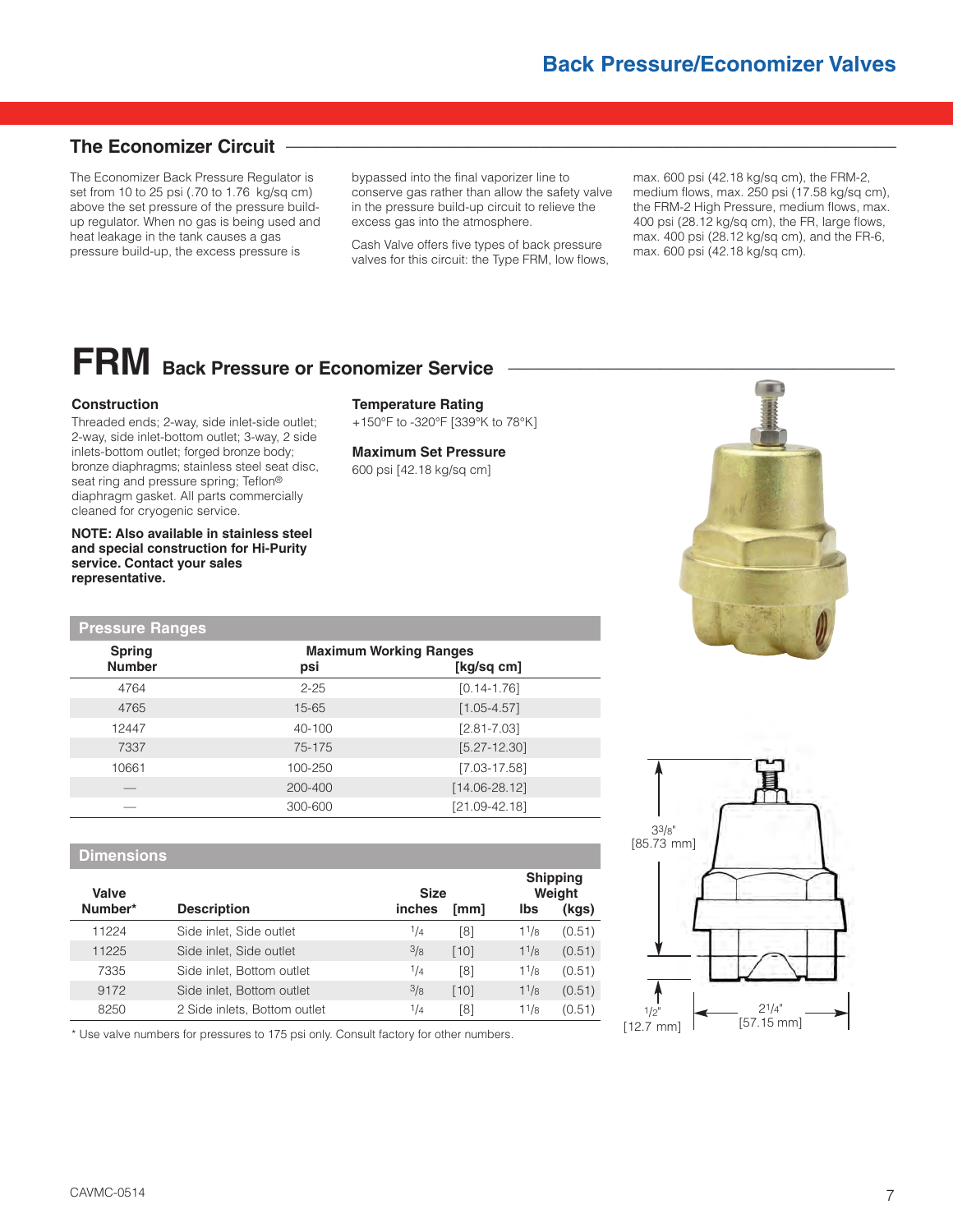# FRM-2, FRM-2 (HP) Back Pressure or Economizer Service



## **Construction**

Threaded ends; 2-way, side inlet-side outlet; 2-way, side inlet-bottom outlet; 3-way, 2 side inlets-bottom outlet; forged bronze body; cast bronze spring chamber; stainless steel seat disc, seat ring and pressure spring; bronze diaphragms; Teflon® diaphragm gasket. All parts commercially cleaned for cryogenic service.

**Pressure Ranges**

**NOTE: FRM-2 available in stainless steel and special construction for Hi-Purity service. Contact your sales representative.**

## **Temperature Rating**

+150°F to -320°F [339°K to 78°K]

#### **Maximum Set Pressure**

FRM-2: 250 psi [17.58 kg/sq cm] FRM-2HP: 400 psi [28.12 kg/sq cm]



# **Spring Maximum Working Ranges**<br> **Number** Size **Size psi** Sikg/s **Number Size psi [kg/sq cm] FRM-2** 8238 All Sizes 0-30 [0-2.11] 8239 All Sizes 20-50 [1.41-3.52] 8240 All Sizes 40-80 [2.81-5.62] 8241 All Sizes 75-150 [5.27-10.55] 8242 All Sizes 100-275 [7.03-19.34] **FRM-2HP** 14272 All Sizes 200-400 [14.06-28.12]

# **Dimensions**

| Valve<br>Number* | <b>Description</b>           | <b>Size</b><br>inches [mm] | A<br>inches [mm]       | <b>Dimensions</b><br>в<br>inches [mm] | С        | inches [mm] | lbs       | <b>Shipping</b><br>Weight<br>(kgs) |
|------------------|------------------------------|----------------------------|------------------------|---------------------------------------|----------|-------------|-----------|------------------------------------|
|                  |                              |                            | FRM-2                  |                                       |          |             |           |                                    |
| 12790            | Side inlet. Side outlet      | 1/4<br>[8]                 | $2^{11}/16$ [68.26]    | $4^{1/2}$<br>[114.3]                  | 3/4      | [19.05]     |           | $2^{1/2}$ (1.13)                   |
| 11831            | Side inlet, Side outlet      | $^{3}/_{8}$<br>$[10]$      | $2^{11}/_{16}$ [68.26] | $4^{1}/2$<br>[114.3]                  | $^{3/4}$ | [19.05]     |           | $2^{1/2}$ (1.13)                   |
| 10673            | Side inlet, Side outlet      | 1/2<br>$[15]$              | [73.03]<br>$2^{7}/8$   | $4^{1/2}$<br>[114.3]                  | 11/8     | [28.58]     | $3^{1/2}$ | (1.58)                             |
| 8702             | Side inlet, Bottom outlet    | 1/4<br>[8]                 | $2^{11}/16$ [68.26]    | $4^{1/2}$<br>[114.3]                  | 3/4      | [19.05]     |           | $2^{1/2}$ (1.13)                   |
| 8703             | Side inlet, Bottom outlet    | $^{3}/_{8}$<br>$[10]$      | $2^{11}/_{16}$ [68.26] | $4^{1/2}$<br>[114.3]                  | $^{3/4}$ | [19.05]     | $2^{1/2}$ | (1.13)                             |
| 8704             | Side inlet, Bottom outlet    | [15]<br>1/2                | $2^{7}/8$<br>[73.03]   | $4^{1/2}$<br>[114.3]                  | 11/8     | [28.58]     |           | $3^{1/2}$ (1.58)                   |
| 12605            | 2 Side inlets, Bottom outlet | 1/4<br>[8]                 | $2^{11}/_{16}$ [68.26] | [114.3]<br>$4^{1/2}$                  | 3/4      | 19.05]      | $2^{1/2}$ | (1.13)                             |
| 8245             | 2 Side inlets, Bottom outlet | 3/8<br>$[10]$              | $2^{11}/16$ [68.26]    | $4^{1/2}$<br>[114.3]                  | 3/4      | [19.05]     |           | $2^{1/2}$ (1.13)                   |
| 12070            | 2 Side inlets, Bottom outlet | 1/2<br>[15]                | $2^{7}/8$<br>[73.03]   | $4^{1/2}$<br>[114.3]                  | 11/8     | [28.58]     | $3^{1/2}$ | (1.58)                             |
|                  |                              |                            | FRM-2HP                |                                       |          |             |           |                                    |
| 14275            | Side inlet, Side outlet      | 1/4<br>[8]                 | $2^{11}/16$ [68.26]    | $4^{1/2}$<br>[114.3]                  | 25/32    | [19.84]     |           | $2^{1/2}$ (1.13)                   |
| 15555            | Side inlet, Bottom outlet    | [8]<br>1/4                 | $2^{11}/16$ [68.26]    | $4^{1/2}$<br>[114.3]                  | 25/32    | [19.84]     |           | $2^{1/2}$ (1.13)                   |
| 15392            | Side inlet, Side outlet      | 3/8<br>$[10]$              | $2^{11/16}$ [68.26]    | $4^{1/2}$<br>[114.3]                  | 25/32    | [19.84]     | $2^{1/2}$ | (1.13)                             |
| 16719            | Side inlet, Bottom outlet    | 3/8<br>[10]                | $2^{11}/16$ [68.26]    | $4^{1/2}$<br>[114.3]                  | 25/32    | [19.84]     |           | $2^{1/2}$ (1.13)                   |
| 15895            | Side inlet, Side outlet      | $[15]$<br>$\frac{1}{2}$    | $2^{11}/16$ [68.26]    | $4^{1/2}$<br>[114.3]                  | 11/8     | [28.585]    | $3^{1/2}$ | (1.58)                             |
| 15425            | Side inlet, Bottom outlet    | [15]<br>$\frac{1}{2}$      | $2^{11}/16$ [68.26]    | [114.3]<br>$4^{1/2}$                  | 25/32    | [19.84]     | $3^{1/2}$ | (1.58)                             |
|                  |                              |                            |                        |                                       |          |             |           |                                    |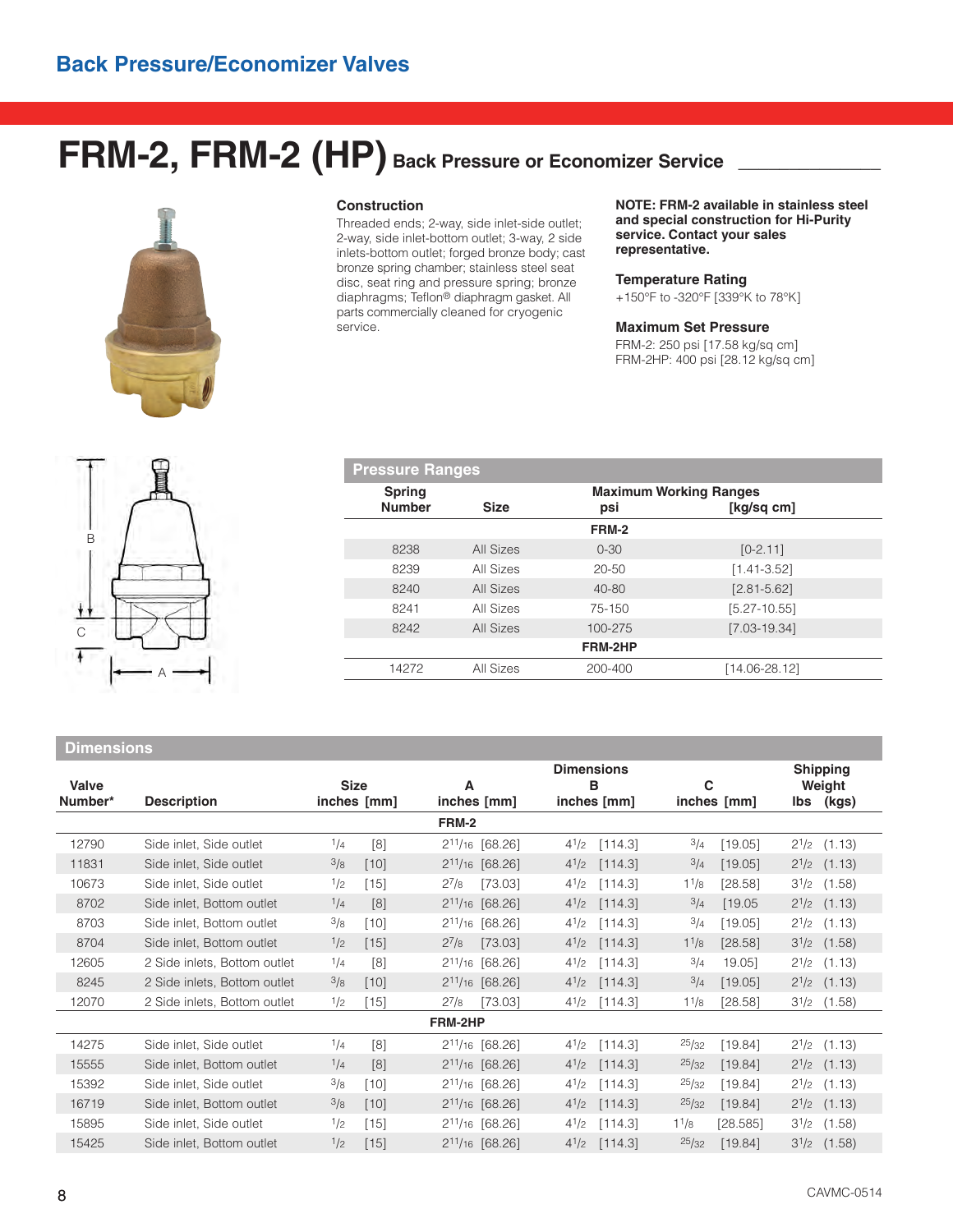# FR, FR-6 Back Pressure or Economizer Service \_

# **Construction**

Threaded ends; 3-way, 2 side inlets-bottom outlet; bronze body, spring chamber and diaphragms; brass body seat; stainless steel seat disc, seat ring and pressure spring; Teflon® O-ring and diaphragm gasket; stainless steel bolts; pressure-tight closing cap. All parts are commercially cleaned for cryogenic service. Also available with BSP threads.

**NOTE: Also available in stainless steel and special construction for Hi-Purity systems. Contact your sales representative.**

## **Temperature Rating**

+150°F to -320°F [339°K to 78°K]

# **Maximum Initial Pressure**

Type FR: 250 psi [17.58 kg/sq cm] Type FR-1/2": 400 psi [28.12 kg/sq cm] Type FR-3/4": 265 psi [18.64 kg/sq cm] Type FR-1-2": 250 psi [17.58 kg/sq cm] Type FR-6: 400 psi [28.12 kg/sq cm] 600 psi [42.18 kg/sq cm] on 1/2"

## **Maximum Set Pressure**

See pressure range chart below. For higher pressure, Contact your sales representative.





|              | <b>Dimensions</b> |                    |                                       |                   |          |                   |         |            |                    |
|--------------|-------------------|--------------------|---------------------------------------|-------------------|----------|-------------------|---------|------------|--------------------|
| FR-6         | <b>FR</b>         |                    |                                       | <b>Dimensions</b> |          |                   |         |            | <b>Shipping</b>    |
| <b>Valve</b> | Valve             | <b>Size</b>        | А                                     |                   | в        |                   | С       |            | Weight             |
| No.          | No.               | in. [mm]           | [mm]<br>in.                           | in.               | [mm]     | in.               | [mm]    | <b>lbs</b> | (kgs)              |
| 21787        | 13782             | $\frac{1}{2}$ [15] | 4 <sup>3</sup> /4 [120.65]            | $6^{3}/4$         | [171.45] | 1 <sup>5</sup> /8 | [41.28] | $9^{1/2}$  | (4.27)             |
| 16360        | 13784             | $3/4$ [20]         | 55/8 [142.88]                         | 8                 | [203.20] | 2                 | [50.80] | $14^{3}/4$ | (6.64)             |
| 15897        | 13785             | $[25]$             | $6^{1}/2$ [165.1]                     | $10^{5/16}$       | [261.94] | $2^{1/4}$         | [57.15] |            | $23^{1/2}$ (10.58) |
| 16361        | 13786             | $11/4$ [32]        | $6^{1}/2$ [165.1]                     | $10^{7}/8$        | [276.23] | $2^{3}/8$         | [60.33] |            | $24^{1/2}$ (11.03) |
| 16362        | 13789             | $11/2$ [40]        | 7 <sup>1</sup> / <sub>2</sub> [190.5] | $10^{3/4}$        | [273.05] | $2^{5/8}$         | [66.68] | 33         | (14.85)            |
| 16363        | 13790             | [50]<br>2          | $7^{1}/2$ [190.5]                     | 11                | [279.40] | $2^{5}/8$         | [66.68] |            | $35^{1}/2$ (15.98) |

# **Pressure Ranges**

| <b>Valve Size</b><br>inches<br>[mm] |        | <b>Maximum Working Ranges</b><br><b>Spring</b><br><b>Number</b><br>[kq/sq cm]<br>psi |                                                                | <b>Valve Size</b><br><i>inches</i>                                                                        | [mm] | <b>Spring</b><br><b>Number</b> | psi                                             | <b>Maximum Working Ranges</b><br>[kg/sq cm]                       |                                                                                                             |
|-------------------------------------|--------|--------------------------------------------------------------------------------------|----------------------------------------------------------------|-----------------------------------------------------------------------------------------------------------|------|--------------------------------|-------------------------------------------------|-------------------------------------------------------------------|-------------------------------------------------------------------------------------------------------------|
| 1/2                                 | $[15]$ | 8483<br>8484<br>8485<br>8486<br>8487<br>8487*                                        | $0 - 20$<br>$10 - 50$<br>40-90<br>75-200<br>100-400<br>300-600 | $[0-1.41]$<br>$[0.70 - 3.52]$<br>$[2.81 - 6.33]$<br>$[5.27 - 14.06]$<br>$[7.03 - 28.12]$<br>[21.09-42.18] | 11/4 | $[15]$                         | 8493<br>8494<br>6964<br>8495<br>8495*<br>8493   | $0 - 15$<br>$20 - 85$<br>40-125<br>50-250<br>200-400*<br>$0 - 15$ | $[0-1.06]$<br>$[1.41 - 5.98]$<br>$[2.81 - 8.79]$<br>$[3.52 - 17.58]$<br>$[14.06 - 28.12]$ *<br>$[0 - 1.06]$ |
| 3/4                                 | $[20]$ | 8488<br>8489<br>8490<br>7806<br>7806*                                                | $0 - 10$<br>$10 - 70$<br>50-175<br>100-265<br>200-400*         | $[0-.70]$<br>$[0.70 - 4.92]$<br>$[3.52 - 12.30]$<br>$[7.03 - 18.63]$<br>$[14.06 - 28.12^*]$               | 11/2 | $[40]$                         | 8494<br>6964<br>8495<br>14300<br>14300*         | $10 - 55$<br>$30 - 100$<br>40-160<br>100-250<br>200-400*          | $[0.70 - 3.87]$<br>$[2.11 - 7.03]$<br>$[2.81 - 11.25]$<br>$[7.03 - 17.58]$<br>$[14.06 - 28.12]$ *           |
|                                     | $[25]$ | 8493<br>8494<br>6964<br>8495<br>8495*                                                | $0 - 15$<br>$20 - 75$<br>40-200<br>50-250<br>200-400*          | $[0-1.06]$<br>$[1.41 - 5.27]$<br>$[2.81 - 14.06]$<br>$[3.51 - 17.58]$<br>$14.06 - 28.12$ <sup>*</sup>     | 2    | [50]                           | 8493<br>8494<br>6964<br>8495<br>14300<br>14300* | $0 - 15$<br>$10 - 55$<br>30-100<br>40-160<br>100-250<br>200-400*  | $[0-1.06]$<br>$[0.70 - 3.87]$<br>$[2.11 - 7.03]$<br>$[2.81 - 11.25]$<br>$[7.03 - 17.58]$<br>[14.06-28.12]*  |

\* NOTE: Requires special diaphragm ring and pressure plate.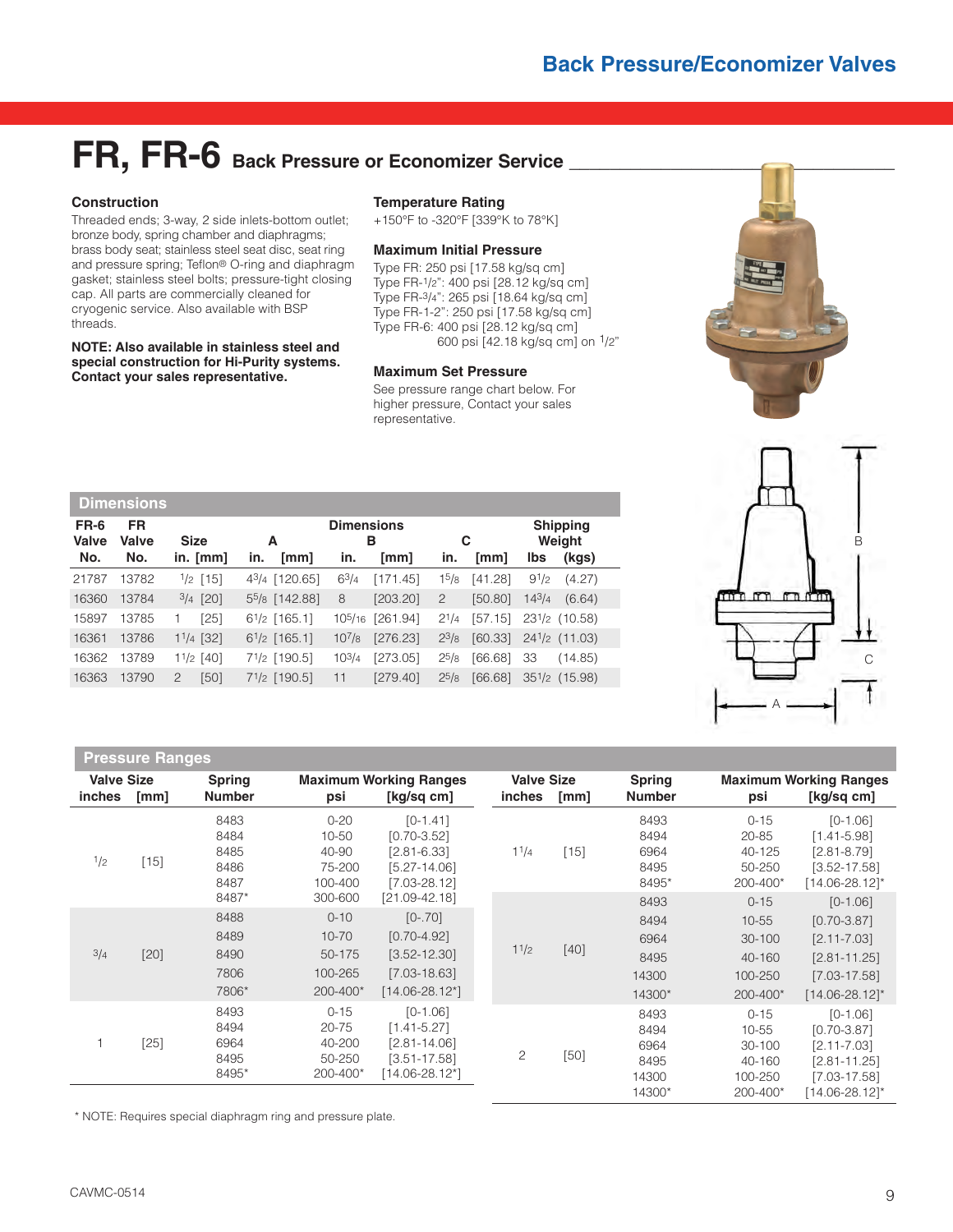# **Combination Pressure Builder-Economizer**

The new PBE Series regulators combine the pressure building and economizer functions into one unit. In the smaller PBE-1, the economizer function starts before the pressure build function stops. However, a restriction

orifice limits the economizer output, to prevent it from overpowering the pressure build function.

In the larger PBE-2, the economizer phase starts at the point at which the pressure build level is reached, thus assuring a smooth transition between the two functions. For sizing information, request engineering data sheets 1074 (PBE-1) and 1077 (PBE-2).

# **PBE1 Combination Pressure Builder-Economizer \_\_\_\_\_\_\_\_\_\_\_\_\_\_\_\_\_\_\_\_\_\_\_\_\_\_\_\_\_\_\_\_**





Forged brass body and spring chamber; brass and stainless steel trim. Teflon®/Armalon or bronze diaphragm. Stainless steel pressure spring. All parts are commercially cleaned for oxygen service.

## **Temperature Rating**

+150°F to -320°F [339°K to 78°K]

## **Maximum Initial Pressure**

600 psi [42.18 kg/sq cm]

| <b>Pressure Ranges</b> |         |                              |  |  |  |  |  |  |  |  |  |
|------------------------|---------|------------------------------|--|--|--|--|--|--|--|--|--|
| <b>Spring</b>          |         | <b>Max. Working Pressure</b> |  |  |  |  |  |  |  |  |  |
| <b>Number</b>          | psi     | [kg/sq cm]                   |  |  |  |  |  |  |  |  |  |
| 12108                  | 50-175  | $[3.52 - 12.32]$             |  |  |  |  |  |  |  |  |  |
| 19295                  | 150-350 | $[10.55 - 24.61]$            |  |  |  |  |  |  |  |  |  |
| Other ranges           |         | <b>Consult Factory</b>       |  |  |  |  |  |  |  |  |  |



|                        | Dimensions <sup>1</sup>    |                                       |                  |                   |                                                 |         |                  |         |                                                          |  |  |  |
|------------------------|----------------------------|---------------------------------------|------------------|-------------------|-------------------------------------------------|---------|------------------|---------|----------------------------------------------------------|--|--|--|
| Valve<br><b>Number</b> | <b>Size</b><br>inches [mm] |                                       | А<br>inches [mm] |                   | <b>Dimensions</b><br>в<br><i>inches</i><br>[mm] |         | С<br>inches [mm] |         | <b>Shipping</b><br>Weight<br>$\mathsf{lbs}(\mathsf{kg})$ |  |  |  |
|                        | 1/4                        | [8]                                   |                  | $2^{1}/4$ [57.15] | $3^{1/8}$                                       | [79.38] | $^{1/8}$         | [22.29] | 1.4(0.65)                                                |  |  |  |
| 19264                  |                            | Low Pressure - Ranges to 175 psig     |                  |                   |                                                 |         |                  |         |                                                          |  |  |  |
| 19276                  |                            | High Pressure - Ranges 150 - 350 psig |                  |                   |                                                 |         |                  |         |                                                          |  |  |  |

# **PBE2 Combination Pressure Builder-Economizer \_\_\_\_\_\_\_\_\_\_\_\_\_\_\_\_\_\_\_\_\_\_\_\_\_\_\_\_\_\_**



# **Construction**

Bronze body, spring chamber, trim and diaphragms. Teflon® seat and diaphragm gasket. Stainless steel economizer seat. Stainless steel spring, nuts and bolts. All parts are commercially cleaned for oxygen service.

# **Temperature Rating**

+150°F to -320°F [339°K to 78°K]

#### **Maximum Initial Pressure**

400 psi [28.12 kg/sq cm]

| <b>Pressure Ranges</b>         |           |                                            |  |  |  |  |  |  |  |  |  |
|--------------------------------|-----------|--------------------------------------------|--|--|--|--|--|--|--|--|--|
| <b>Spring</b><br><b>Number</b> | psi       | <b>Max. Working Pressure</b><br>[kg/sq cm] |  |  |  |  |  |  |  |  |  |
| 11143                          | $10 - 30$ | $[0.70 - 2.11]$                            |  |  |  |  |  |  |  |  |  |
| 10016                          | $20 - 75$ | $[1.41 - 5.27]$                            |  |  |  |  |  |  |  |  |  |
| 10017                          | 25-125    | $[1.76 - 8.79]$                            |  |  |  |  |  |  |  |  |  |
| 10018                          | 100-200   | $[7.03 - 14.06]$                           |  |  |  |  |  |  |  |  |  |
| 10019                          | 150-250   | $[10.55 - 17.58]$                          |  |  |  |  |  |  |  |  |  |

| <b>Dimensions</b> |             |             |                                                       |             |                           |
|-------------------|-------------|-------------|-------------------------------------------------------|-------------|---------------------------|
| Valve             | <b>Size</b> | A           | <b>Dimensions</b>                                     |             | <b>Shipping</b><br>Weight |
| <b>Number</b>     | inches [mm] | inches [mm] | inches [mm]                                           | inches [mm] | lbs (kgs)                 |
| 19405             | [15]<br>1/2 |             | 4 <sup>1</sup> /2 [114.30] 5 <sup>1</sup> /4 [133.35] | 3 [76.20]   | (4.08)<br>9               |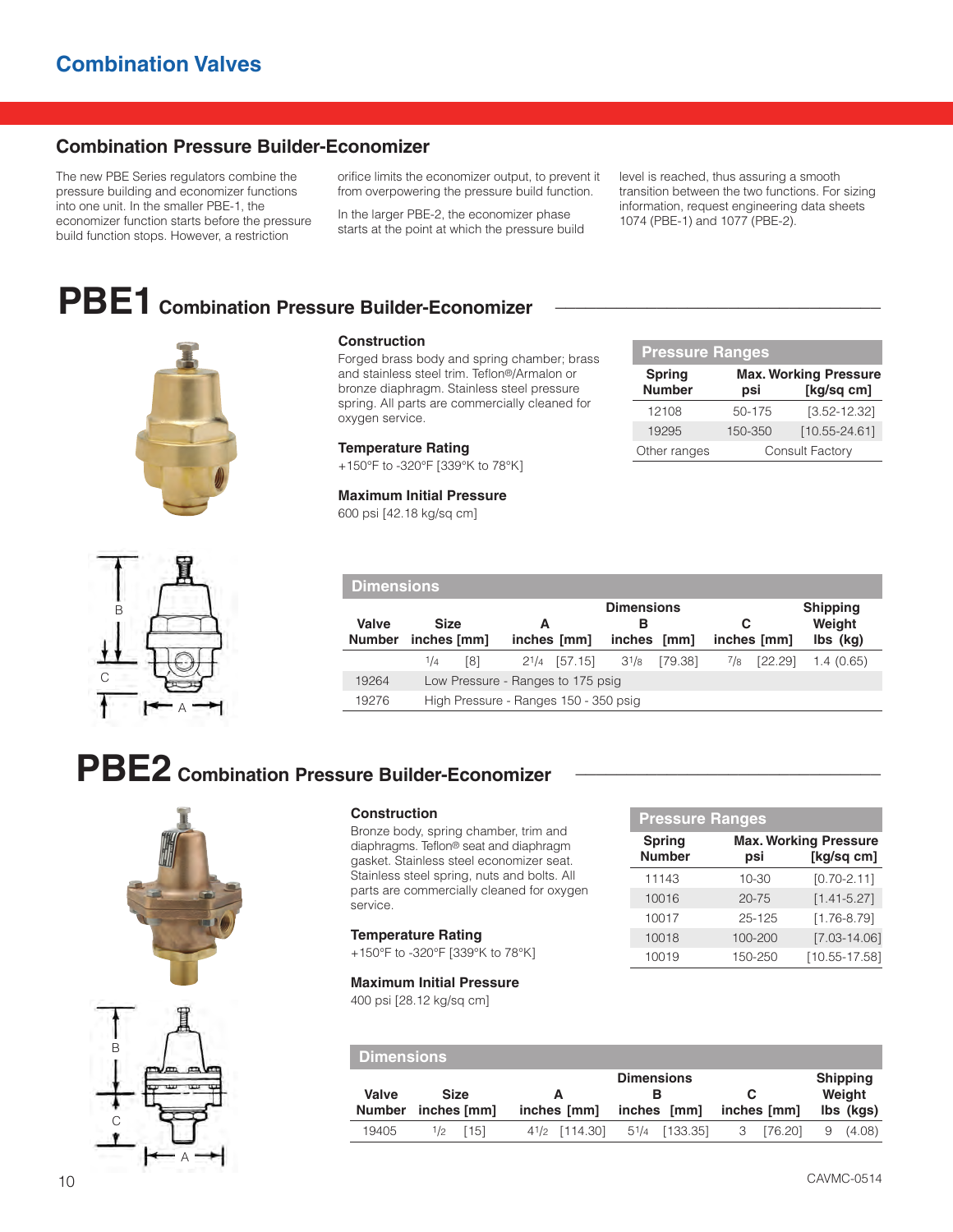# **PBE5 Combination Pressure Builder-Economizer \_\_\_\_\_\_\_\_\_\_\_\_\_\_\_\_\_\_\_\_\_\_\_\_\_\_\_\_\_\_\_\_**



# A

The temperature control valve between the vaporizer and service line regulator is designed to shut off the gas flow if the gas temperature drops below a pre-determined point, usually -20°F [144.4°K]. Such a temperature drop is often caused by a rapid or quick gas draw. If the temperature drops below the setting of the temperature control valve, the valve closes to prevent excessively cold gas from reaching the service end of the system. In particular, the cold gas is prevented

## **Construction**

Forged brass body, bronze spring chamber; brass and stainless steel trim. Bronze diaphragms. Stainless steel pressure spring. Graduated adjustment screw. All parts are commercially cleaned for oxygen service.

#### **Temperature Rating**

+150°F to -320°F [339°K to 78°K]

#### **Maximum Initial Pressure**

650 psi [45.7 kg/sq cm]

|                                | <b>Pressure Ranges</b> |                                            |
|--------------------------------|------------------------|--------------------------------------------|
| <b>Spring</b><br><b>Number</b> | psi                    | <b>Max. Working Pressure</b><br>[kg/sq cm] |
| 8238                           | 0 to 30                | [0.00 to 2.11]                             |
| 8239                           | 20 to 50               | $[1.41$ to 3.52]                           |
| 8240                           | 40 to 80               | [2.81 to 5.62]                             |
| 8241                           | 75 to 150              | [5.27 to 10.55]                            |
| 8242                           | 100 to 275             | [70.3 to 17.58]                            |
| 14272                          | 200 to 350             | [14.06 to 24.61]                           |
| 14272                          | 300 to 600             | [21.09 to 42.18]                           |

| <b>Dimensions</b>                                    |            |                |                                         |                         |                                       |                    |                  |                    |                                                          |                |
|------------------------------------------------------|------------|----------------|-----------------------------------------|-------------------------|---------------------------------------|--------------------|------------------|--------------------|----------------------------------------------------------|----------------|
| Valve<br><b>Size</b><br><b>Number</b><br>inches [mm] |            |                | А                                       | inches [mm]             | <b>Dimensions</b><br>в<br>inches [mm] |                    | С<br>inches [mm] |                    | <b>Shipping</b><br>Weight<br>$\mathsf{lbs}(\mathsf{kg})$ |                |
| <b>NPT</b><br>22939<br>22940                         | 1/2<br>1/2 | $[15]$<br>[15] | 5.19                                    | [131.8]<br>5.19 [131.8] | 5.23<br>5.23                          | [132.9]<br>[132.9] | 2.76<br>2.76     | [70.2]<br>$[70.2]$ |                                                          | (3.2)<br>(3.2) |
| Note: 22939 - 300 to 600 psi range, High Pressure    |            |                | 22940 - Ranges to 350 psi, Low Pressure |                         |                                       |                    |                  |                    |                                                          |                |
| <b>Bullnose</b><br>22777                             | U 830      | [21.3]         | Q 81                                    | [1 1 1 2 1              | 513                                   | 1130 31            |                  | 1 1 2 1 1 2 2 1    | R                                                        | (36)           |

| 22777   0.839   [21.3]                         | 9.81 [149.2] 5.13 [130.3]                                                   |  | 4.48 [113.8] 8 (3.6) |  |
|------------------------------------------------|-----------------------------------------------------------------------------|--|----------------------|--|
|                                                | 22778  0.839  [21.3]  9.81  [149.2]  5.13  [130.3]  4.48  [113.8]  8  (3.6) |  |                      |  |
| Note: 22777 – 300-600 psi range. High Pressure |                                                                             |  |                      |  |

22778 – Ranges to 350 psi, Low Pressure

# **Low Temperature Cut-Off Valves**

from contacting the final-line regulator, which is not constructed or intended for such low-temperature conditions. The valve automatically opens when gas temperature rises above the set point.

For low temperature cut-off, Cash Valve offers the Type LTC temperature control valve, a double-port valve with a range of 0°F to -40°F [255°K to 233°K]. The Type LTC is subject to ambient temperature under normal conditions;

therefore, it will normally be in a wide-open position. A copper well is recommended for each installation; this allows the removal of the capillary bulb without depressurizing the system.

**NOTE: Valve seat closure may take several seconds under normal operating conditions. In addition, Type LTC fails in the closed position.**

# **LTC** Reverse-Acting Temperature Regulator For Cryogenic Service

## **Construction**

C

Brass union ends; bronze body and trim; copper capillary armor and bellows; Teflon® gasket and packing; stainless steel spring; copper bulb and capillary. Copper bulb is 1/2" x 5.82" [15 mm x 147.83 mm]. All parts are commercially cleaned for oxygen service. A copper well is available as an option and is recommended for each cryogenic application.

## **Maximum Operating Limits**

Operating temperature range is 0°F to -40°F [255°K to 233°K]; standard setting is -20°F [244°K]. Maximum temperature limit is 300°F [408°K]; minimum temperature limit is -320°F [78°K]. Maximum body pressure on all sizes is 400 psi [28.12 kg/sq cm]; however, for proper operation, maximum pressure differentials as shown in the following table must be observed.



*Continued on next page >*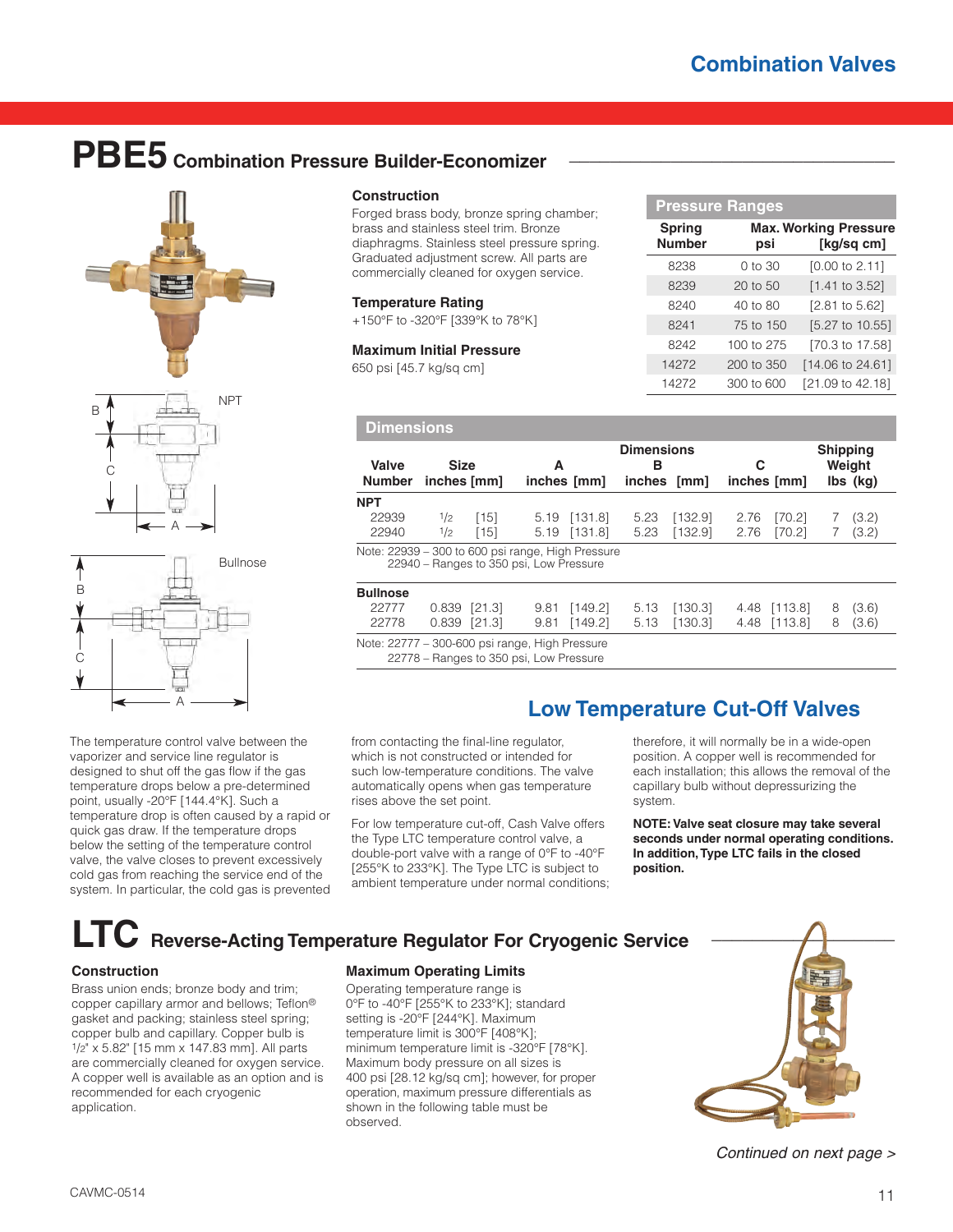# **Type LTC Maximum Pressure Differentials**

| <b>Valve Size</b> |             | $0^{\circ}$ F | $[255^{\circ}$ K] |     | <b>Temperature Setting</b><br>-20°F [244.4°K] |     | $-40^{\circ}$ F [233 $^{\circ}$ K] |
|-------------------|-------------|---------------|-------------------|-----|-----------------------------------------------|-----|------------------------------------|
| inches            | [mm]        | psi           | [kg/sq cm]        | psi | [kg/sq cm]                                    | psi | [kg/sq cm]                         |
| $1/2 - 3/4$       | $[15-20]$   | 400           | [28.12]           | 400 | [28.12]                                       | 400 | [28.12]                            |
|                   | $[25]$      | 275           | [19.23]           | 400 | [28.12]                                       | 400 | [28.12]                            |
| $11/4 - 11/2$     | $[32 - 40]$ | 275           | [19.23]           | 350 | [24.61]                                       | 350 | [24.61]                            |
| $\overline{c}$    | [50]        | 275           | [19.23]           | 275 | [19.23]                                       | 300 | [21.09]                            |

NOTE: It requires approximately 15°F change in temperature to fully close valve.

## **Dimensions**

|               |               | <b>Dimensions</b>                                                                      |   |            |     |      |             |             |  |  |  |
|---------------|---------------|----------------------------------------------------------------------------------------|---|------------|-----|------|-------------|-------------|--|--|--|
| Valve         | <b>Size</b>   | A                                                                                      | в |            |     |      | D           | Е           |  |  |  |
| <b>Number</b> | $in.[mm]$ in. | [mm]                                                                                   |   | in. $[mm]$ | in. | [mm] | [mm]<br>in. | [mm]<br>in. |  |  |  |
| 18131         |               | 1/2 [15] 6.04 [153.42] 2.08 [52.84] 9.80 [248.92] 4.31 [109.48] 2.50 [63.50]           |   |            |     |      |             |             |  |  |  |
| 18127         |               | $\frac{3}{4}$ [20] 6.04 [153.42] 2.08 [52.84] 9.80 [248.92] 4.31 [109.48] 2.50 [63.50] |   |            |     |      |             |             |  |  |  |
| 18112         |               | $[25]$ 6.04 $[153.42]$ 2.08 $[52.84]$ 9.80 $[248.92]$ 4.31 $[109.48]$ 2.50 $[63.50]$   |   |            |     |      |             |             |  |  |  |
| 18108         |               | 11/4 [32] 7.61 [193.30] 2.75 [69.85] 10.47 [265.94] 4.31 [109.48] 3.56 [90.43]         |   |            |     |      |             |             |  |  |  |
| 18042         |               | 11/2 [40] 7.61 [193.30] 2.75 [69.85] 10.47 [265.94] 4.31 [109.48] 3.56 [90.43]         |   |            |     |      |             |             |  |  |  |
| 18178         |               | [50] 8.58 [217.43] 3.12 [79.25] 10.84 [275.34] 4.31 [109.48] 4.31 [109.48]             |   |            |     |      |             |             |  |  |  |



NOTE: Also available: Separable well - ask for part number 17960. Thermal system repair kit - ask for part number 18052.

| Type LTC Capacity Information (SCFH) Oxygen Service - 50 psi and 100 psi Levels |                           |       |              |               |         |       |        |        |         |  |  |
|---------------------------------------------------------------------------------|---------------------------|-------|--------------|---------------|---------|-------|--------|--------|---------|--|--|
|                                                                                 |                           |       | 50 psi Level | 100 psi Level |         |       |        |        |         |  |  |
| <b>Size</b>                                                                     | $\mathbf{C}_{\mathbf{v}}$ | psid  | 2 psid       | 5 psid        | 10 psid | psid  | 2 psid | 5 psid | 10 psid |  |  |
| 1/2"                                                                            | 9.0                       | 4109  | 5788         | 9044          | 12530   | 5480  | 7734   | 12147  | 16986   |  |  |
| 3/4"                                                                            | 9.0                       | 4109  | 5788         | 9044          | 12530   | 5480  | 7734   | 12147  | 16986   |  |  |
| 1"                                                                              | 13.0                      | 5935  | 8361         | 13064         | 18100   | 7916  | 11171  | 17546  | 24535   |  |  |
| $1^{1}/4"$                                                                      | 37.5                      | 17122 | 24119        | 37684         | 52211   | 22835 | 32223  | 50612  | 70775   |  |  |
| 11/2"                                                                           | 37.5                      | 17122 | 24119        | 37684         | 52211   | 22835 | 32223  | 50612  | 70775   |  |  |
| $2^{\circ}$                                                                     | 52.5                      | 23970 | 33767        | 52757         | 73095   | 31969 | 45113  | 70857  | 99085   |  |  |

**Type LTC Capacity Information (SCFH) Oxygen Service – 150 psi and 200 psi Levels**

|             |       |       | 150 psi Level |        | 200 psi Level |       |        |        |         |
|-------------|-------|-------|---------------|--------|---------------|-------|--------|--------|---------|
| <b>Size</b> | $C_v$ | psid  | 2 psid        | 5 psid | 10 psid       | psid  | 2 psid | 5 psid | 10 psid |
| 1/2"        | 9.0   | 6572  | 9280          | 14605  | 20495         | 7506  | 10602  | 16705  | 23485   |
| 3/4"        | 9.0   | 6572  | 9280          | 14605  | 20495         | 7506  | 10602  | 16705  | 23485   |
|             | 13.0  | 9492  | 13404         | 21096  | 29603         | 10842 | 15315  | 24129  | 33922   |
| $1^{1}/4$ " | 37.5  | 27382 | 38665         | 60853  | 85394         | 31274 | 44177  | 69604  | 97853   |
| $1^{1/2}$   | 37.5  | 27382 | 38665         | 60853  | 85394         | 31274 | 44177  | 69604  | 97853   |
| 2"          | 52.5  | 38334 | 54130         | 85195  | 19552         | 43784 | 61847  | 97445  | 136994  |

NOTE: psid values are pressure drops across valve.

## **To Determine Capacity**

Determine operating pressure level at the valve and the maximum allowable pressure drop across the valve. Then refer to table above reading down the appropriate column to the selected pipe size. As an example: You are operating at a 150 psi pressure level and the maximum allowable pressure drop across the valve is 2 psi. You would look at the second table under the 150 psi level and

2 psid column. For a 11/4" pipe size, the capacity would be 28,665 SCFH. Note: The values shown in the table are for oxygen gas; all capacity figures are standard cubic feet

per hour. To determine capacity figures for other gases, consult the conversion chart below and multiply the chart capacities by the factor given.

| <b>Gas Conversion Factors</b> |        |          |                 |               |       |  |  |  |  |
|-------------------------------|--------|----------|-----------------|---------------|-------|--|--|--|--|
| Gas                           | Oxvaen | Nitrogen | <b>Hydrogen</b> | <b>Helium</b> | Argon |  |  |  |  |
| Factor                        | 1.000  | 1.075    | 4.000           | 2.860         | 0.893 |  |  |  |  |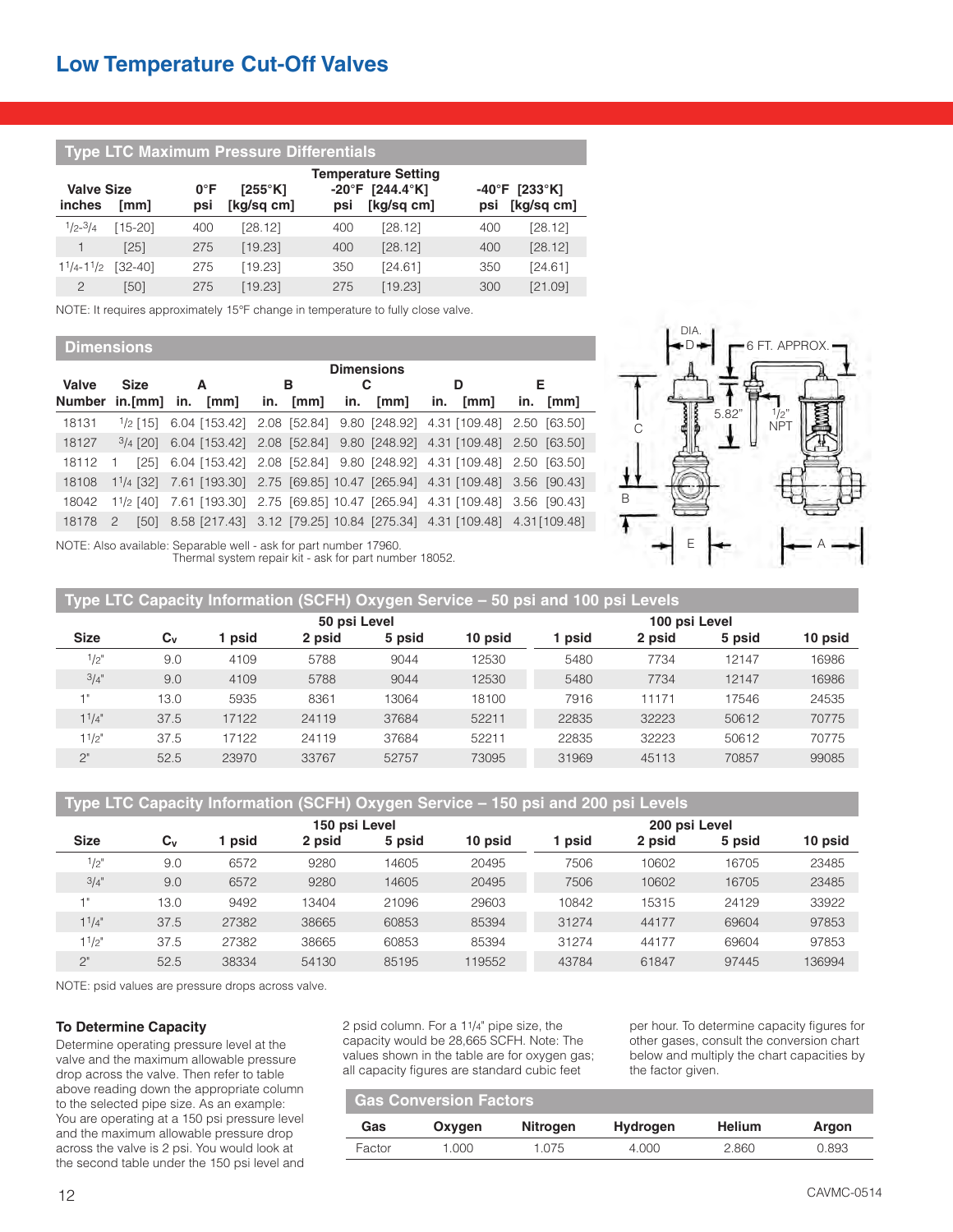# **Final Line Circuit (House Line)**

Liquid is forced into the vaporizer through the liquid line by the action of the vapor pressure in the tank. The liquid in the vaporizer is warmed by ambient air (or sometimes by steam) and changed into gas, which is then

distributed through the final-line regulator. Since the gas is at or near ambient temperature, the diaphragm and seat in the regulator can be furnished in standard rubber materials.

# A-31 Pressure reducing valve for final-line gas service -

# **Construction**

Brass forged body, brass piston. BUNA-N seat disc and diaphragm, aluminum spring chamber, stainless steel spring. All parts are commercially cleaned for oxygen service. Standard valve has side inlet-side outlet connections. Also available with side gauge connections.

**Temperature Rating**

+150°F to 0°F [339°K to 255°K]

**Maximum Initial Pressure** 400 psi [28.12 kg/sq cm]

| <b>Reduced Pressure Ranges</b> |                                      |                  |   |
|--------------------------------|--------------------------------------|------------------|---|
| <b>Spring</b><br>Chamber       | <b>Maximum Working Ranges</b><br>psi | [kg/sq cm]       |   |
| 4764                           | $2 - 25$                             | $[0.14 - 1.76]$  |   |
| 4765                           | $15 - 65$                            | $[1.05 - 4.57]$  |   |
| 12447                          | 40-100                               | $[2.81 - 7.03]$  |   |
| 12108                          | 50-150                               | $[3.52 - 10.55]$ |   |
| 7337                           | 75-175                               | $[5.27 - 12.30]$ | B |

| <b>Dimensions</b> |                            |     |             |                   |                    |         |          |             |                       |  |  |
|-------------------|----------------------------|-----|-------------|-------------------|--------------------|---------|----------|-------------|-----------------------|--|--|
|                   |                            |     |             | <b>Dimensions</b> |                    |         |          |             | <b>Shipping</b>       |  |  |
| Valve             | <b>Size</b><br>inches [mm] |     |             | А                 |                    | в       |          |             | Weight                |  |  |
| <b>Number</b>     |                            |     | inches [mm] |                   | inches [mm]        |         |          | inches [mm] | lbs (kgs)             |  |  |
| 14422             | 1/4                        | [8] |             | $2^{1}/4$ [57.15] | 3 <sup>3</sup> /16 | [80.96] | $^{5}/8$ | [15.88]     | $1\frac{1}{8}$ (0.51) |  |  |

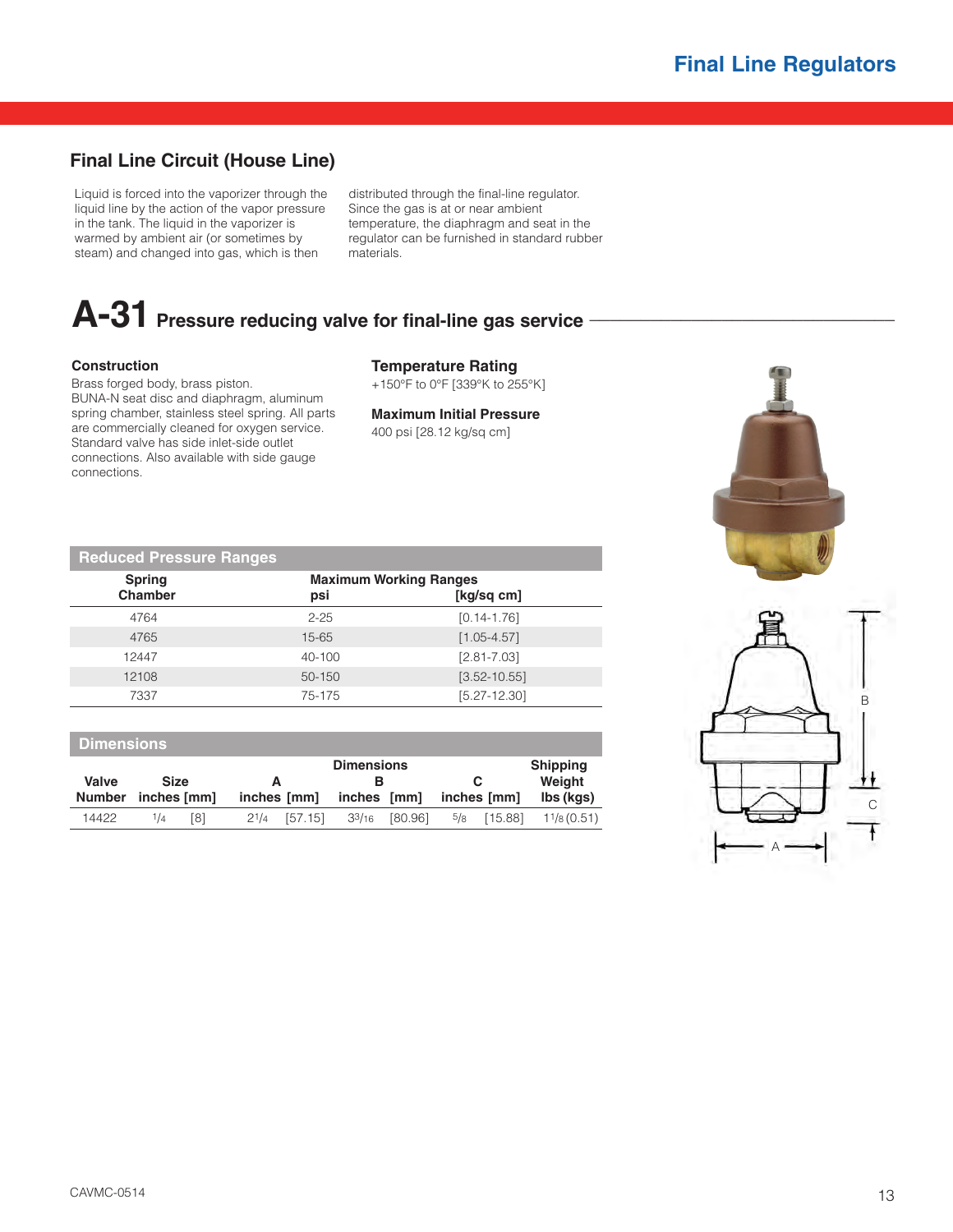# **E-55 Pressure Reducing Valve For Final-Line Gas Service**





## **Construction**

Bronze body, spring chamber and trim; stainless steel body seat and pressure spring; Viton® seat disc, and Teflon® bottom plug gasket; Viton® O-ring and Neoprene diaphragm with Viton® liner; Monel® strainer screen. All parts are commercially cleaned for oxygen service. Also available with BSP threads.

#### **Temperature Rating**

+150°F to 0°F [339°K to 255°K]

#### **Maximum Initial Pressure**

400 psi [28.12 kg/sq cm]

**NOTE: Not for use on cold gas or liquid (less than 0°F). See E-55 (page 6) for pressure reducing or pressure build-up service.**

|                   |                                              | <b>Reduced Pressure Ranges</b> |               |           |                               |  |
|-------------------|----------------------------------------------|--------------------------------|---------------|-----------|-------------------------------|--|
| <b>Valve Size</b> |                                              |                                | <b>Spring</b> |           | <b>Maximum Working Ranges</b> |  |
|                   | <b>Inches</b>                                | [mm]                           | <b>Number</b> | psi       | [kg/sq cm]                    |  |
|                   |                                              |                                | 8238          | 10-35     | $[0.70 - 2.46]$               |  |
|                   |                                              |                                | 8239          | $20 - 75$ | $[1.41 - 5.27]$               |  |
|                   | $1/2$ ", $3/4$ ", $1$ "                      | [15, 20, 25]                   | 8240          | 75-125    | $[5.27 - 8.79]$               |  |
|                   |                                              |                                | 8241          | 125-175   | $[8.79 - 12.30]$              |  |
|                   |                                              |                                | 8242          | 75-250    | $[5.27 - 17.58]$              |  |
|                   |                                              |                                | 8773          | $20 - 70$ | $[1.41 - 4.92]$               |  |
|                   | $1^{1}/4$ ", $1^{1}/2$ ", $2$ " [32, 40, 50] |                                | 12913         | 50-150    | $[3.52 - 10.55]$              |  |
|                   |                                              |                                | 8774          | 75-300    | $[5.27 - 17.58]$              |  |

# **Dimensions**

|               |               |                    |           |             | <b>Dimensions</b> |                             |           |             |    | <b>Shipping</b> |
|---------------|---------------|--------------------|-----------|-------------|-------------------|-----------------------------|-----------|-------------|----|-----------------|
| Valve         | <b>Size</b>   |                    |           | А           | в                 |                             | С         |             |    | Weight          |
| <b>Number</b> |               | inches [mm]        |           | inches [mm] | <i>inches</i>     | [mm]                        |           | inches [mm] |    | lbs (kgs)       |
| 18937         |               | $\frac{1}{2}$ [15] | 4         | [101.6]     | $7^{1/4}$         | [184.15]                    | $2^{1/4}$ | [57.15]     | 6  | (2.7)           |
| 18938         | 3/4           | [20]               | 4         | [101.6]     | $7^{1/4}$         | [184.15]                    | $2^{1/4}$ | [57.15]     | 6  | (2.7)           |
| 18939         |               | [25]               | 4         | [101.6]     | $7^{1/4}$         | [184.15]                    | $2^{1/4}$ | [57.15]     | 6  | (2.7)           |
| 18940         | $1^{1/4}$     | $[32]$             | $5^{5}/8$ | [142.88]    |                   | 11 <sup>1</sup> /8 [282.58] | $3^{1/4}$ | [82.55]     | 17 | (7.7)           |
| 18941         | 11/2          | [40]               | $5^{5}/8$ | [142.88]    |                   | 111/8 [282.58]              | $3^{1/4}$ | [82.55]     | 17 | (7.7)           |
| 18942         | $\mathcal{P}$ | [50]               | $5^{3}/4$ | [146.05]    |                   | 113/8 [288.93]              | $2^{7}/8$ | [73.03]     | 17 | (7.7)           |

# **High Purity Regulating Valves**

Cash Valve also offers a line of high purity regulating valves for electronic grade and other high purity gases. This high purity line includes pressure reducing valves, back pressure valves and valves suitable for differential service.

Valve bodies are investment cast 316L stainless steel, with internal trim 316L bar stock. Interior (wetted) surface finish is 15 micro inch or better. The finish is electropolished. Also, all maintenance may be done without removing the valve from the line.

Sizes are 1/2" to 11/2", butt weld ends, 0.065 wall (1/2" size, 0.049 wall). Spring ranges are typically up to 400 psig control. Temperature limits are 400°F [478°K] to -425°F [19°K]. All valves are cleaned for high purity gas compatibility.

Contact the factory or your Cash Valve representative for additional information and pricing.

## **Reference:**

**G60HP-Pressure Build Service FRHP-Economizer Service**

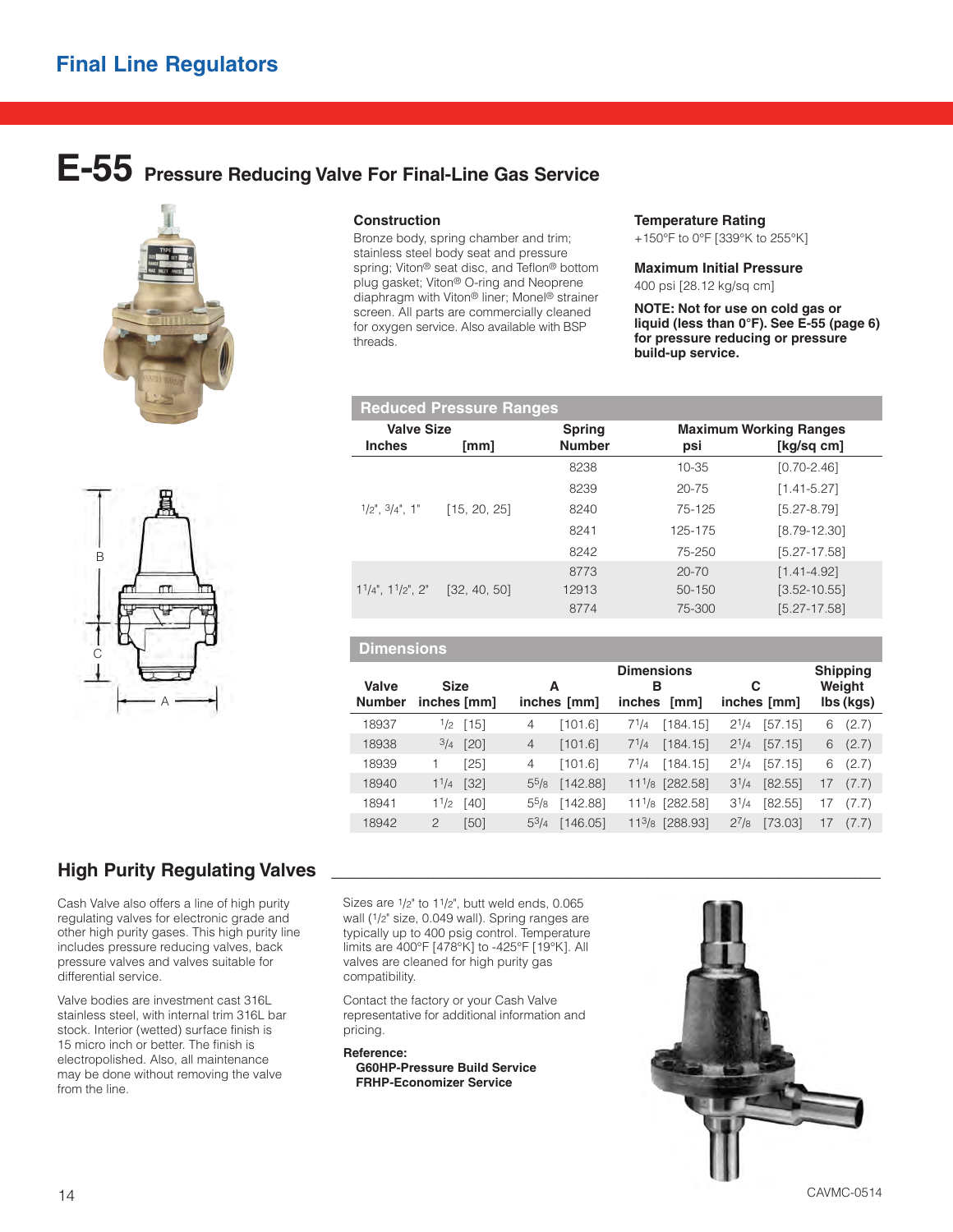# **Strainers \_\_\_\_\_\_\_\_\_\_\_\_\_\_\_\_\_\_\_\_\_\_\_\_\_\_\_\_\_\_\_\_\_\_\_\_\_\_\_\_\_\_\_\_\_\_\_\_\_\_\_\_\_\_\_\_\_\_\_\_\_\_\_\_\_\_\_\_\_\_\_\_**

Cash Valve bronze strainers are suited for most cryogenic applications. Installed in the line ahead of automatic regulators, they protect valve seats, gauges, meters,

regulators and other equipment from most foreign material to reduce maintenance costs and replacement expense.

# **SY-70C "Y" pattern strainers \_\_\_\_\_\_\_\_\_\_\_\_\_\_\_\_\_\_\_\_\_\_\_\_\_\_\_\_\_\_\_\_\_\_\_\_\_\_\_\_\_\_\_\_\_\_\_\_**

# **Construction**

ASTM B62 high-tensile cast bronze body, 100 mesh Monel® strainer screen; a brass blowoff plug is shipped with each strainer. All parts are commercially cleaned for cryogenic service.

# **Temperature Rating**

+150°F to -320°F [339°K to 78°K]

**Maximum Set Pressure** 400 psi [28.12 kg/sq cm]



| <b>Dimensions</b>                   |               |        |                                 |                 |                     |                        |                |          |              |                           |  |  |
|-------------------------------------|---------------|--------|---------------------------------|-----------------|---------------------|------------------------|----------------|----------|--------------|---------------------------|--|--|
|                                     |               |        |                                 | <b>Blow Off</b> |                     | <b>Dimensions</b><br>в |                |          |              | <b>Shipping</b><br>Weight |  |  |
| <b>Strainer Size</b><br>inches [mm] |               |        | <b>Plug Size</b><br>inches [mm] |                 | А<br>inches<br>[mm] |                        | inches<br>[mm] |          | Ibs<br>(kgs) |                           |  |  |
|                                     | $\frac{1}{2}$ | [15]   | 1/4                             | [8]             | $2^{15}/_{16}$      | [74.68]                | $1^{27}/32$    | [46.99]  | 0.6          | (0.27)                    |  |  |
|                                     | 3/4           | $[20]$ | 1/4                             | [8]             | 35/8                | [91.95]                | $1^{15/16}$    | [49.53]  | 1.3          | (0.59)                    |  |  |
|                                     | 1             | [25]   | 3/8                             | $[10]$          | $4^{1/2}$           | [114.30]               | $2^{3/4}$      | [69.85]  | 2            | (0.91)                    |  |  |
|                                     | 11/4          | [32]   | 3/8                             | [10]            | $5^{1/8}$           | [130.30]               | $3^{11}/32$    | [85.09]  | 3.1          | (1.41)                    |  |  |
|                                     | 11/2          | [40]   | 1/2                             | [15]            | $5^{13/16}$         | [147.58]               | $3^{3}/4$      | [95.25]  | 4.1          | (1.86)                    |  |  |
|                                     | $2^*$         | [50]   | 3/4                             | [20]            | $6^{13/16}$         | [172.58]               | $4^{13/16}$    | [122.68] | 9            | (4.08)                    |  |  |



Cash Valve also offers a line of cryogenic safety valves, the Type C-776. Available in sizes from 1/2" thru 2".

Request Data sheet CAVMC-0515 for details.



# **2300 Shut-Off Valve**

Cash Valve offers a brass shut-off globe style valves. 1/4", 3/8", and 1/2" NPT connections. Offering an option of a stainless steel stub end inlet connection with a 3/8" NPT outlet connection.

# **Temperature Rating**

-320°F to +150°F

**Maximum Inlet Pressure**  700 psig